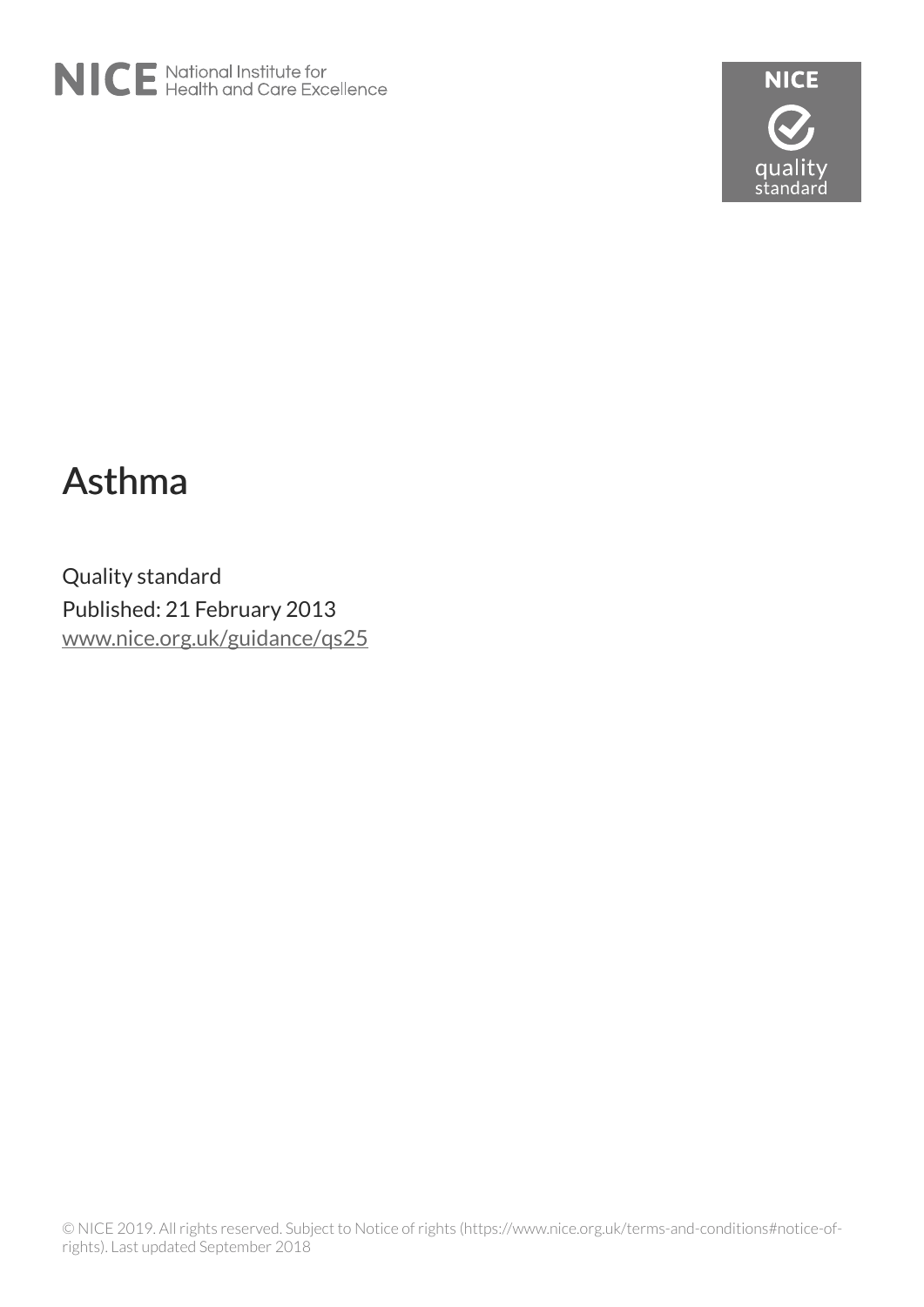# Contents

| $\overline{4}$ |
|----------------|
|                |
|                |
| 6              |
| 6              |
|                |
|                |
|                |
| - 9            |
|                |
|                |
|                |
|                |
|                |
|                |
|                |
|                |
|                |
|                |
|                |
|                |
|                |
|                |
|                |
|                |
|                |
|                |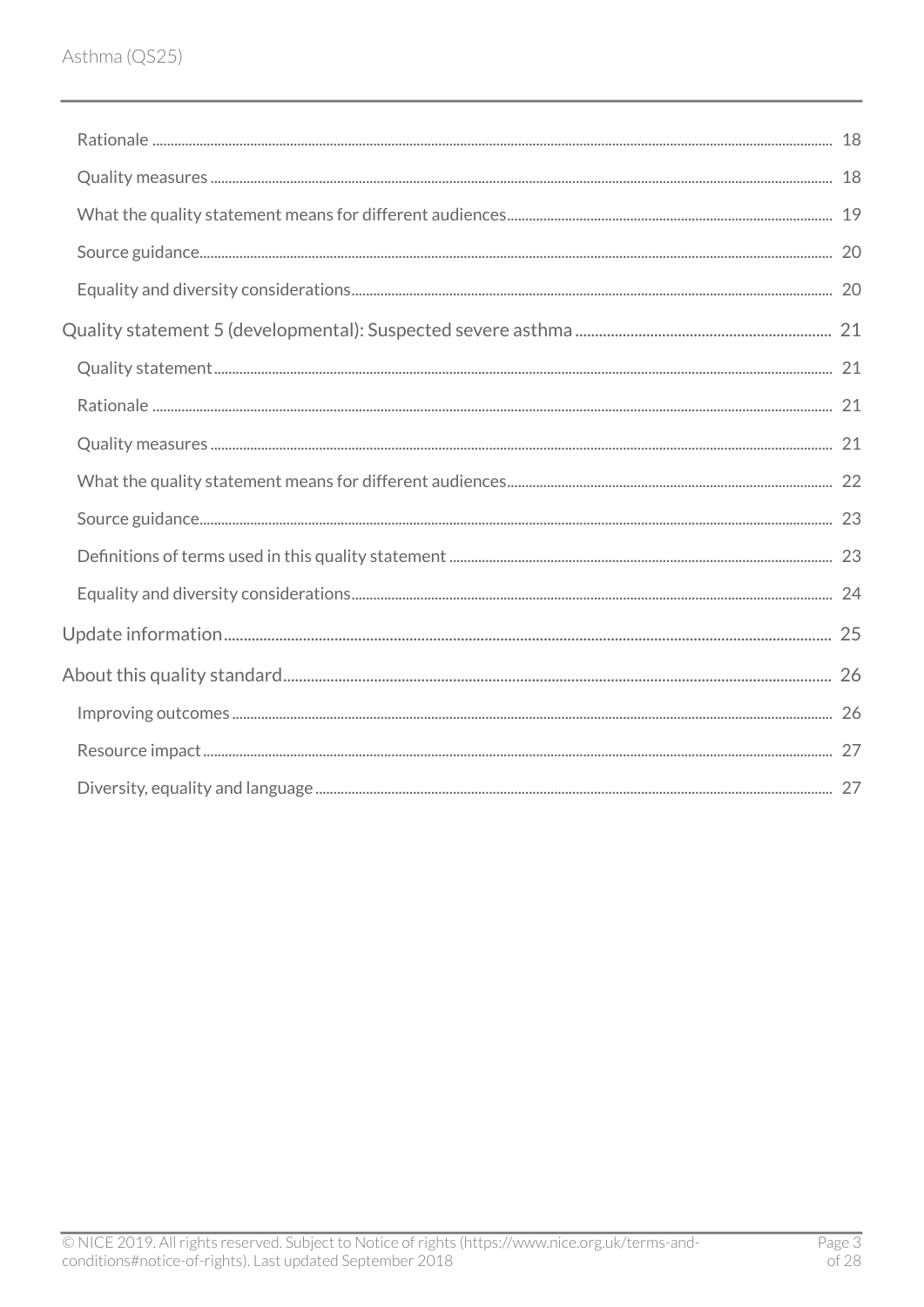This standard is based on NG80.

This standard should be read in conjunction with QS10, QS15, QS43, QS120, QS174, QS140 and QS118.

# <span id="page-3-0"></span>Quality statements

[Statement 1](#page-5-0) People aged 5 years and over with suspected asthma have objective tests to support diagnosis. [2013, updated 2018]

[Statement 2](#page-9-0) People aged 5 years and over with asthma discuss and agree a written personalised action plan. [2013, updated 2018]

[Statement 3](#page-13-0) People with asthma have their asthma control monitored at every asthma review. [2013, updated 2018]

[Statement 4](#page-17-0) People who receive treatment in an emergency care setting for an asthma attack are followed up by their general practice within 2 working days of discharge. [2013, updated 2018]

[Statement 5](#page-20-0) People with suspected severe asthma are referred to a specialist multidisciplinary severe asthma service. [2013, updated 2018]

In 2018 this quality standard was updated and statements prioritised in 2013 were updated (2013, updated 2018). For more information, see [update information](#page-24-0).

Statements from the 2013 quality standard for asthma that may still be useful at a local level, but are no longer considered national priorities for improvement:

- Adults with new onset asthma are assessed for occupational causes.
- People with asthma are given specific training and assessment in inhaler technique before starting any new inhaler treatment.
- People with asthma receive a structured review at least annually.
- People with asthma who present with an exacerbation of their symptoms receive an objective measurement of severity at the time of presentation.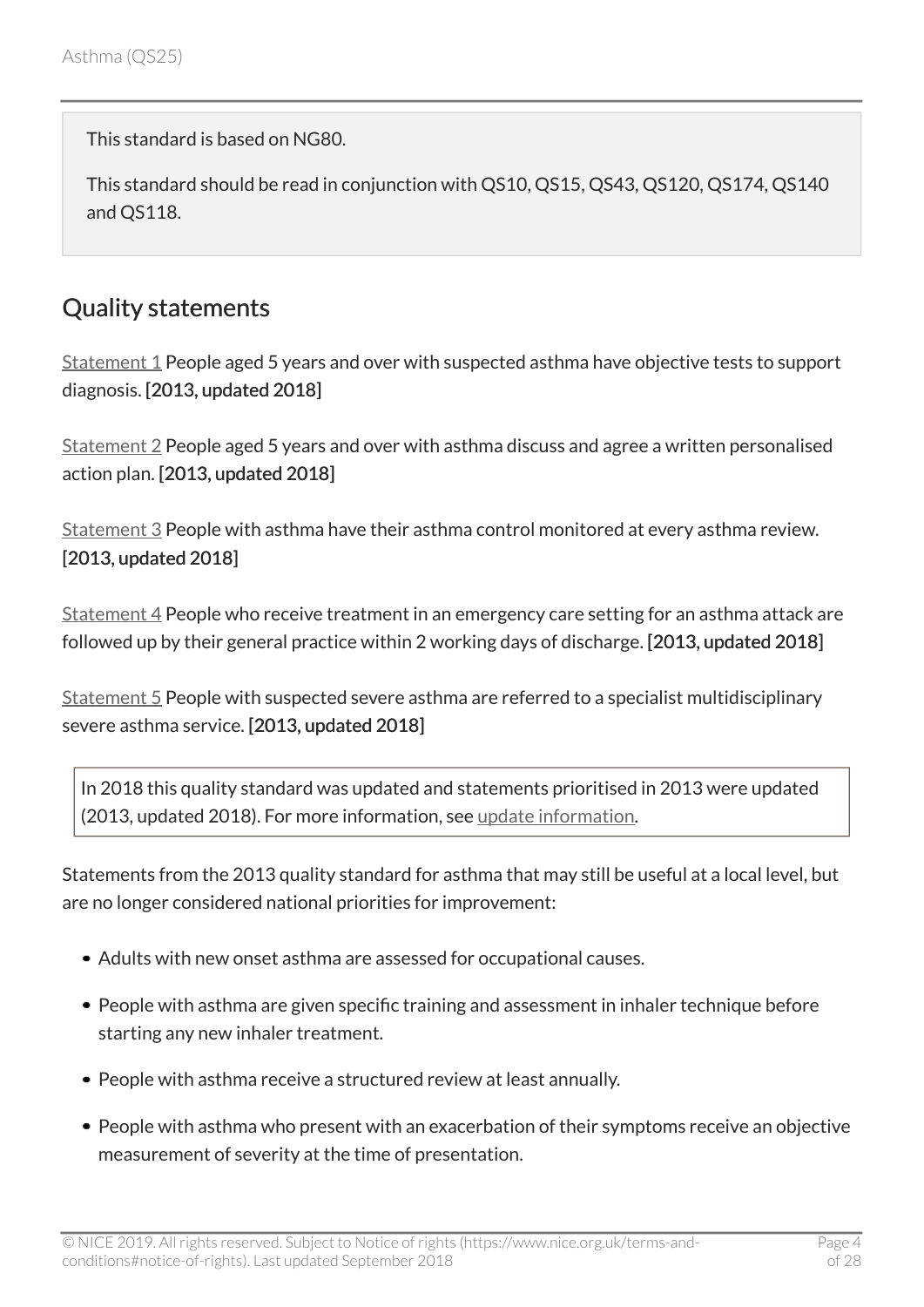- People aged 5 years or older presenting to a healthcare professional with a severe or lifethreatening acute exacerbation of asthma receive oral or intravenous steroids within 1 hour of presentation.
- People admitted to hospital with an acute exacerbation of asthma have a structured review by a member of a specialist respiratory team before discharge.

The [2013 quality standard for asthma](http://www.nice.org.uk/guidance/QS25/documents) is available as a pdf.

NICE has developed guidance and a quality standard on patient experience in adult NHS services (see the NICE pathway on [patient experience in adult NHS services](http://pathways.nice.org.uk/pathways/patient-experience-in-adult-nhs-services)), which should be considered alongside these quality statements.

Other quality standards that should be considered when commissioning or providing asthma services include:

- [Emergency and acute medical care in over](http://www.nice.org.uk/guidance/qs174) 16s (2018) NICE quality standard 174
- [Chronic obstructive pulmonary disease in adults](http://www.nice.org.uk/guidance/qs10) (2011, updated 2016) NICE quality standard 10
- [Transition from children's to adults' services](http://www.nice.org.uk/guidance/qs140) (2016) NICE quality standard 140
- [Medicines optimisation](http://www.nice.org.uk/guidance/qs120) (2016) NICE quality standard 120
- [Smoking: supporting people to stop](http://www.nice.org.uk/guidance/qs43) (2013) NICE quality standard 43

A full list of NICE quality standards is available from the [quality standards topic library.](http://www.nice.org.uk/Standards-and-Indicators/Developing-NICE-quality-standards-/Quality-standards-topic-library)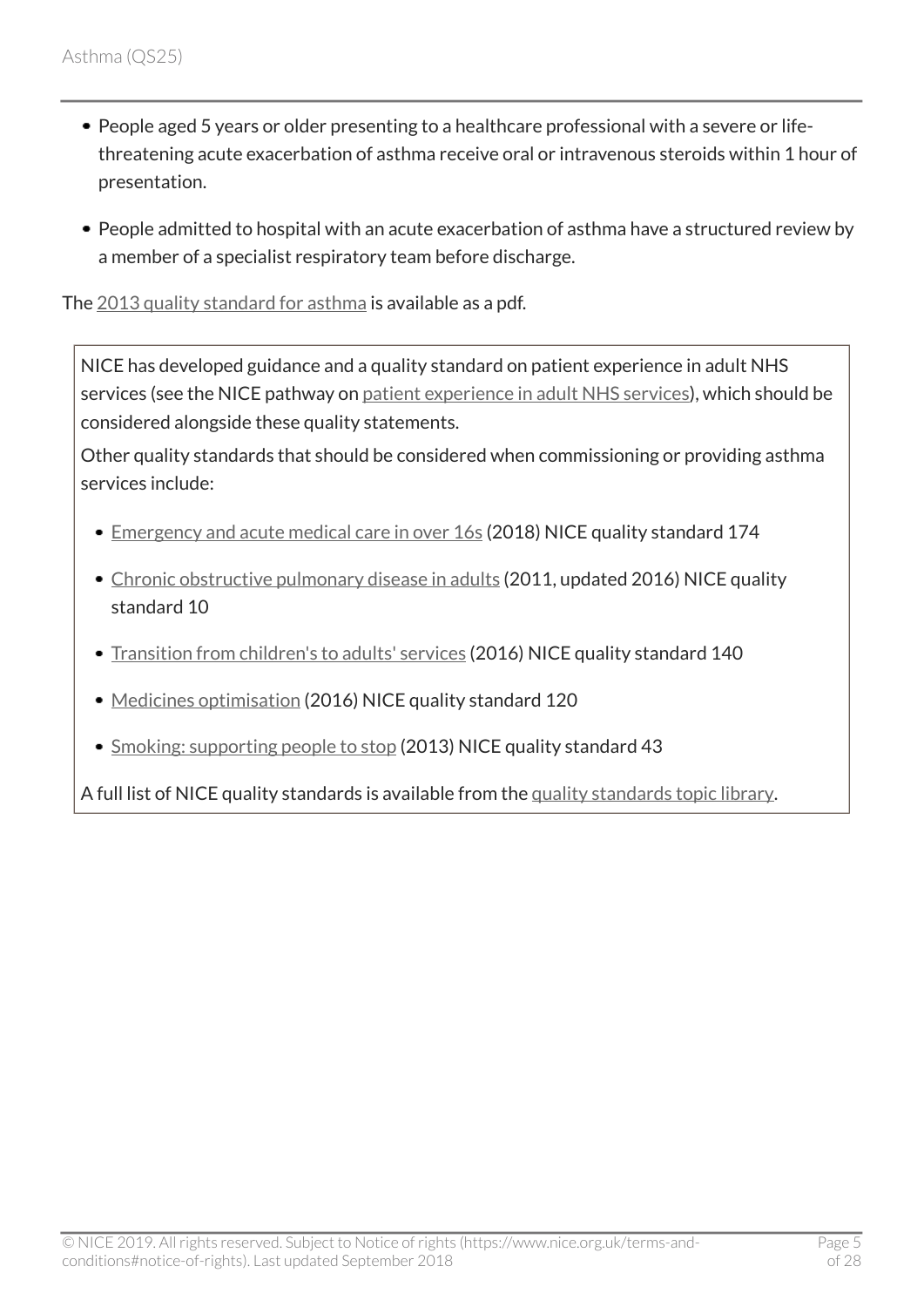# <span id="page-5-0"></span>Quality statement 1 (developmental): Objective tests to support diagnosis

Developmental quality statements set out an emergent area of cutting-edge service delivery or technology currently found in a minority of providers and indicating outstanding performance. They will need specific, significant changes to be put in place, such as redesign of services or new equipment.

### <span id="page-5-1"></span>*Quality statement*

People aged 5 years and over with suspected asthma have objective tests to support diagnosis. [2013, updated 2018]

#### <span id="page-5-2"></span>*Rationale*

Asthma can be misdiagnosed, which means that people with untreated asthma are at risk of an asthma attack, and people who do not have asthma receive unnecessary drugs. Following taking an initial history and assessment, objective tests can help healthcare professionals to diagnose asthma correctly in people over 5 years. There is no single objective test to diagnose asthma and the correct initial test may identify the need for further tests. The basis on which a diagnosis of asthma is made should be documented. Children under 5 are unable to perform objective tests, and treatment should be based on observation and clinical judgement until the child is old enough for objective testing.

### <span id="page-5-3"></span>*Quality measures*

#### **Structure**

a) Evidence of local arrangements or referral pathways to asthma diagnostic hubs to ensure that people aged 5 years and over with suspected asthma have objective tests to support diagnosis.

*Data source:* Local data collection, for example, service protocol or referral pathways.

b) Evidence of local arrangements to ensure that healthcare professionals are trained and competent to carry out and interpret objective tests to support diagnosis of asthma.

*Data source:* Local data collection, for example, training records and competency assessments.

c) Evidence of local processes to ensure that the basis for a diagnosis of asthma is documented.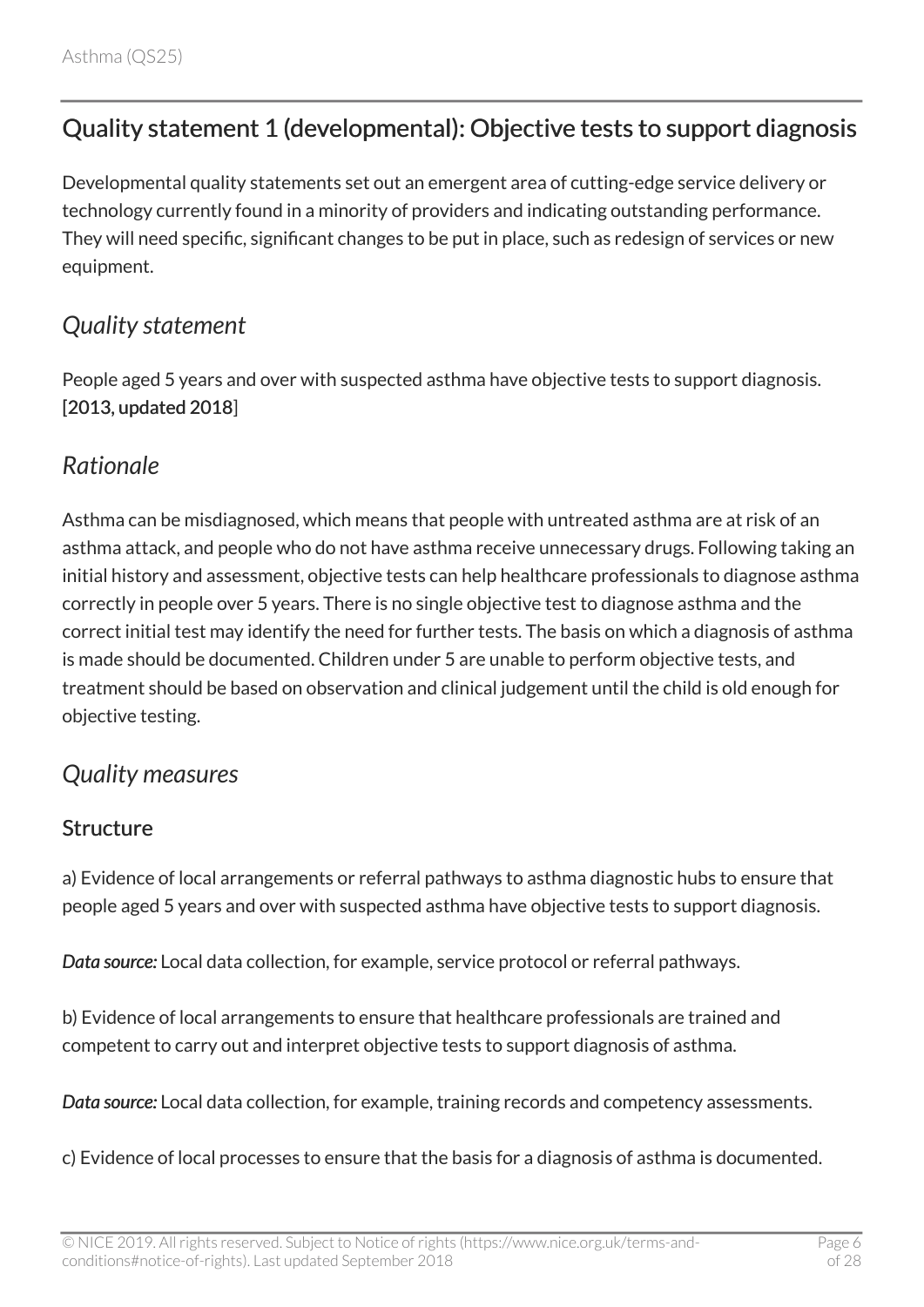*Data source:* Local data collection, for example, service protocol.

#### **Process**

a) Proportion of adults aged 17 years and over with newly diagnosed asthma who have a record of a fractional exhaled nitric oxide (FeNO) test to support diagnosis.

Numerator – the number in the denominator who have a record of a FeNO test to support diagnosis.

Denominator – the number of adults aged 17 years and over with newly diagnosed asthma.

*Data source:* Local data collection, for example, audit of patient health records.

b) Proportion of people aged 5 years and over with newly diagnosed asthma who have a record of a spirometry test to support diagnosis.

Numerator – the number in the denominator who have a record of a spirometry test to support diagnosis.

Denominator – the number of people aged 5 years and over with newly diagnosed asthma.

*Data source:* Local data collection, for example, audit of patient health records.

c) Proportion of people aged 5 years and over with newly diagnosed asthma who have a record of the objective tests used to support diagnosis.

Numerator – the number in the denominator who have a record of the objective tests used to support diagnosis.

Denominator – the number of people aged 5 years and over with newly diagnosed asthma.

*Data source:* Local data collection, for example, audit of patient health records.

#### **Outcome**

Prevalence of asthma.

*Data source:* Local data collection.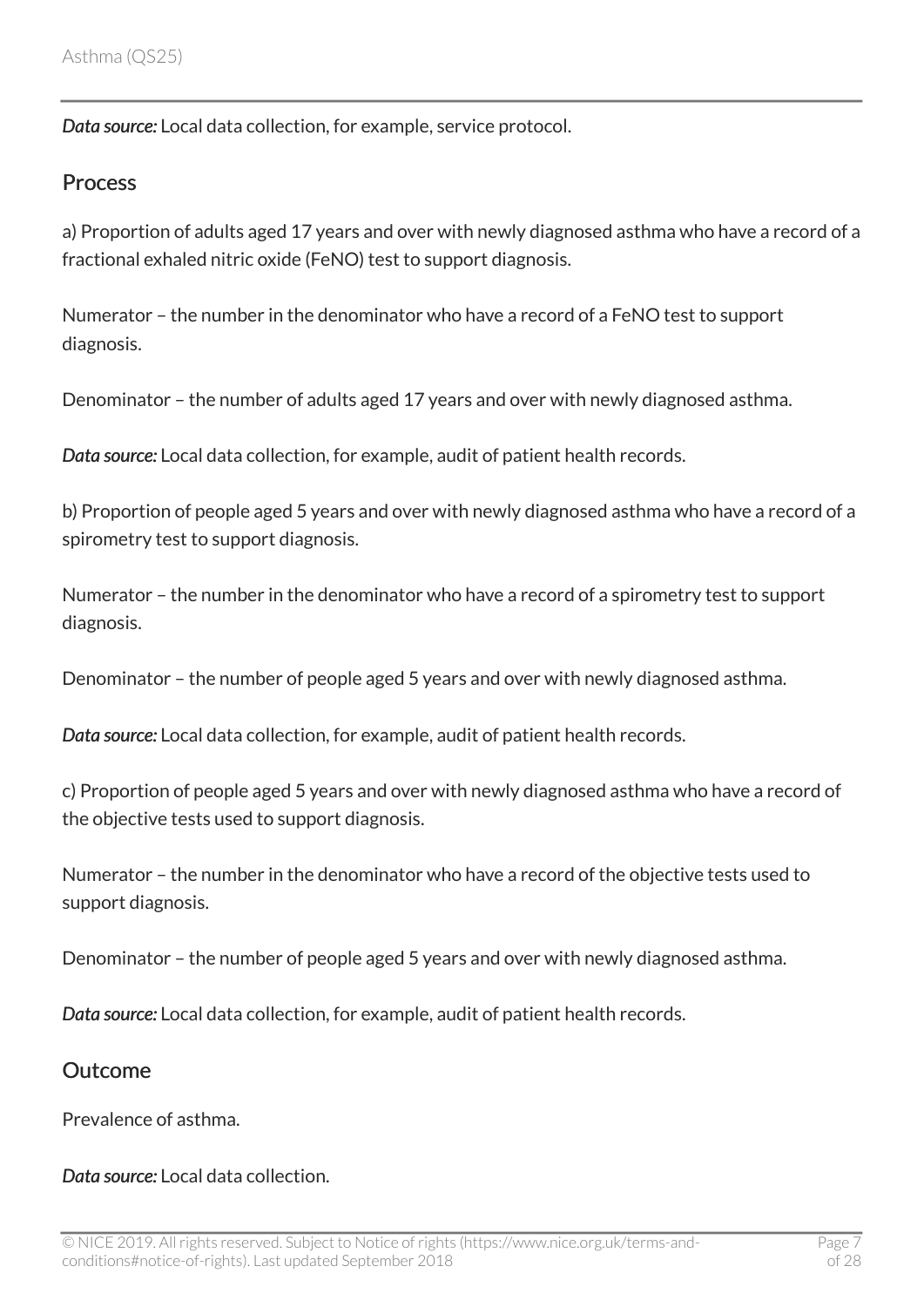# <span id="page-7-0"></span>*What the quality statement means for different audiences*

Service providers (such as GP practices, community health services and hospitals) ensure that processes are in place for people aged 5 years and over with suspected asthma to have objective tests to support diagnosis. Depending on local arrangements, this may involve referral to a local asthma diagnostic hub. Service providers ensure that healthcare professionals are trained and competent in performing and interpreting objective tests, and that processes are in place to record the basis for a diagnosis of asthma (for example, see NICE's [asthma diagnosis implementation data](https://www.nice.org.uk/guidance/ng80/resources) [collection sheet](https://www.nice.org.uk/guidance/ng80/resources)).

Healthcare professionals (such as doctors, nurses and pharmacists) are aware of local arrangements for accessing objective tests for asthma and ensure that people aged 5 years and over with suspected asthma have objective tests to support diagnosis. Healthcare professionals record the basis for a diagnosis of asthma.

Commissioners (clinical commissioning groups and NHS England) commission services that ensure that people aged 5 years and over with suspected asthma have objective tests to support diagnosis. Commissioners consider whether local diagnostic hubs for asthma would optimise investment in equipment and staff training.

People aged 5 years and over with suspected asthma have tests to confirm if they have asthma. An accurate diagnosis will make sure they get the treatment they need.

### <span id="page-7-1"></span>*Source guidance*

[Asthma: diagnosis, monitoring and chronic asthma management](http://www.nice.org.uk/guidance/ng80) (2017) NICE guideline NG80, recommendations 1.1.2 and 1.3.22

## <span id="page-7-2"></span>*Definitions of terms used in this quality statement*

#### Objective tests to diagnose asthma

Tests carried out to help determine whether a person has asthma, the results of which are not based on the person's symptoms, for example, tests to measure lung function or evidence of inflammation. There is no single objective test to diagnose asthma. Objective tests should be performed in accordance with the algorithms in the NICE guideline.

The initial test for children and young people aged 5 to 16 years is spirometry. A bronchodilator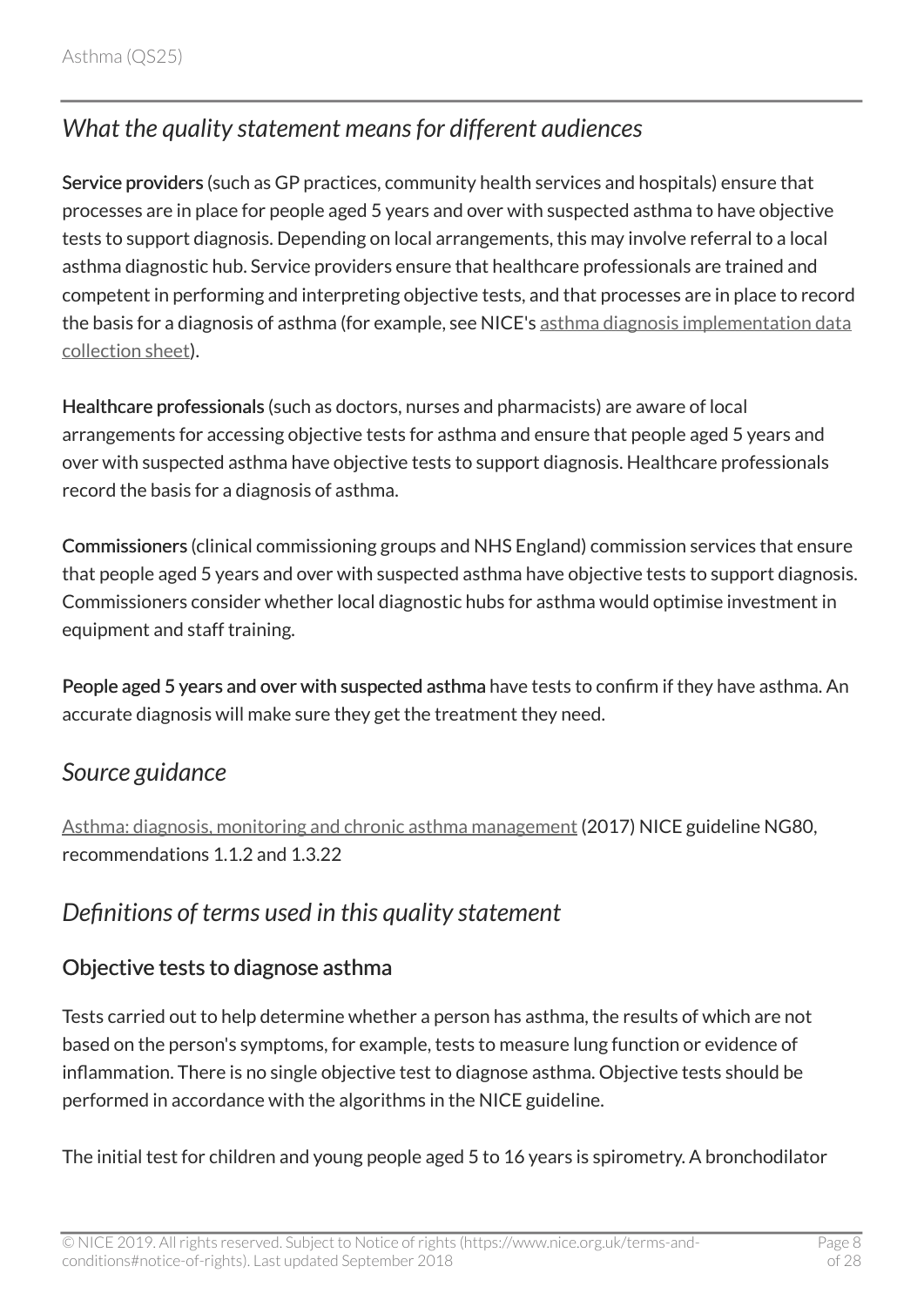reversibility (BDR) test should be considered if spirometry shows an obstruction. If diagnostic uncertainty remains after spirometry and BDR, consider a FeNO test. If diagnostic uncertainty remains after FeNO, monitor peak flow variability for 2 to 4 weeks.

The initial tests for adults aged 17 years and over are FeNO followed by spirometry. A BDR test should be carried out if spirometry shows an obstruction. If diagnostic uncertainty remains after FeNO, spirometry and BDR, monitor peak flow variability for 2 to 4 weeks. If diagnostic uncertainty remains after measuring peak flow variability, refer for a histamine or methacholine direct bronchial challenge test.

[NICE's guideline on [asthma](http://www.nice.org.uk/guidance/ng80), terms used in this guideline and algorithms B and C]

#### Suspected asthma

A potential diagnosis of asthma based on symptoms and response to treatment that has not yet been confirmed with objective tests.

[NICE's guideline on [asthma](http://www.nice.org.uk/guidance/ng80), terms used in this guideline]

#### <span id="page-8-0"></span>*Equality and diversity considerations*

If a child is unable to perform objective tests when they are 5 years, healthcare professionals should continue treatment based on observation and clinical judgement and should try doing the tests again every 6 to 12 months until the child is able to perform the tests. If it is decided that a child, adult or young person with symptoms suggesting asthma cannot perform a particular test, healthcare professionals should try to perform at least 2 other objective tests and diagnose suspected asthma based on symptoms and any positive objective test results.

Some people with learning disabilities or mental health problems may need additional support to help them to perform objective tests to diagnose asthma.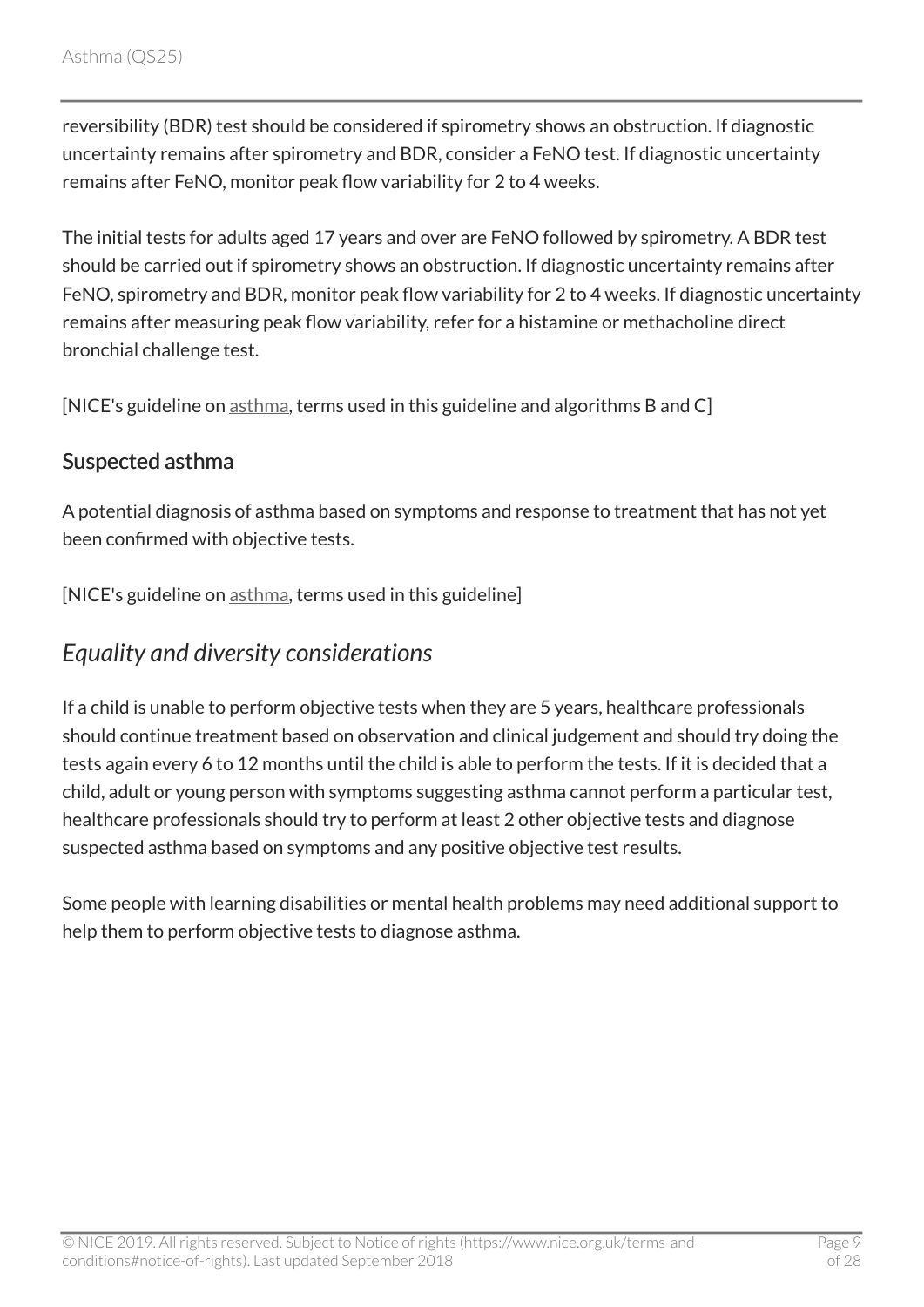# <span id="page-9-0"></span>Quality statement 2: Written personalised action plan

### <span id="page-9-1"></span>*Quality statement*

People aged 5 years and over with asthma discuss and agree a written personalised action plan. [2013, updated 2018]

#### <span id="page-9-2"></span>*Rationale*

Involving people with asthma (including their families and carers as appropriate) in developing a written personalised action plan can help them to respond to changes in their symptoms, enabling them to self-manage their asthma and reduce the risk of serious asthma attacks and hospital admission. Regular reviews of the action plan with a healthcare professional can help to prevent complications arising.

#### <span id="page-9-3"></span>*Quality measures*

#### Structure

a) Evidence of a local framework and guidance for healthcare professionals on providing asthma education and developing a written personalised action plan for people aged 5 years and over with asthma.

*Data source:* Local data collection, for example, service protocol.

b) Evidence of local arrangements to ensure that people aged 5 years and over with asthma discuss and agree a written personalised action plan with their healthcare professional.

*Data source:* Local data collection, for example, service protocol.

#### Process

a) Proportion of people aged 5 years and over with asthma who have a record of a discussion to agree a written personalised action plan.

Numerator – the number of people in the denominator who have a record of a discussion to agree a written personalised action plan.

Denominator – the number of people aged 5 years and over with asthma.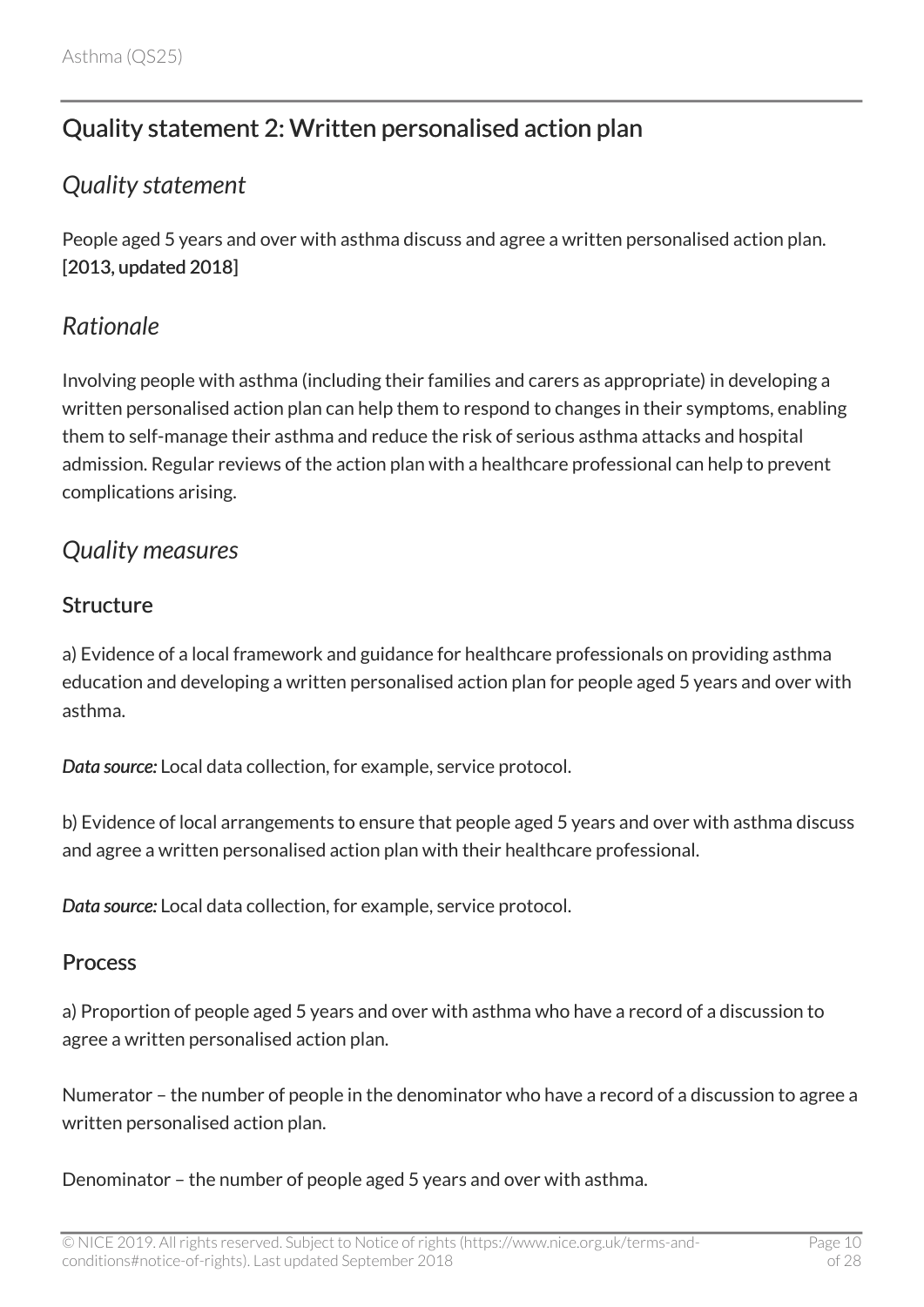*Data source:* Local data collection, for example, audit of patient health records.

b) Proportion of people aged 5 years and over with asthma who have a documented written personalised action plan.

Numerator – the number of people in the denominator who have a documented written personalised action plan.

Denominator – the number of people aged 5 years and over with asthma.

*Data source:* Local data collection, for example, audit of patient health records.

#### **Outcome**

a) Rate of hospital attendance or admission for an asthma attack.

*Data source:* NHS Digital's [Hospital Episode Statistics](https://digital.nhs.uk/data-and-information/data-tools-and-services/data-services/hospital-episode-statistics) includes data on admissions and A&E attendances for asthma attack.

b) Satisfaction of people with asthma aged 5 years and over and their family and carers (as appropriate) that they are able to self-manage their condition and their asthma is well controlled.

*Data source:* Local data collection, for example, patient and carer surveys.

## <span id="page-10-0"></span>*What the quality statement means for different audiences*

Service providers (such as GP practices, community health services and hospitals) ensure that processes are in place to involve people aged 5 years and over with asthma, and their family and carers as appropriate, in developing a written personalised action plan and to provide education to help them self-manage their asthma. Service providers ensure that written personalised action plans are reviewed regularly, including after an asthma attack.

Healthcare professionals (such as doctors, nurses, healthcare assistants and pharmacists) involve people aged 5 years and over with asthma, and their family and carers as appropriate, in developing a written personalised action plan and provide education to help them self-manage their asthma. Healthcare professionals regularly involve people with asthma in reviewing and updating their written personalised action plan, including after an asthma attack.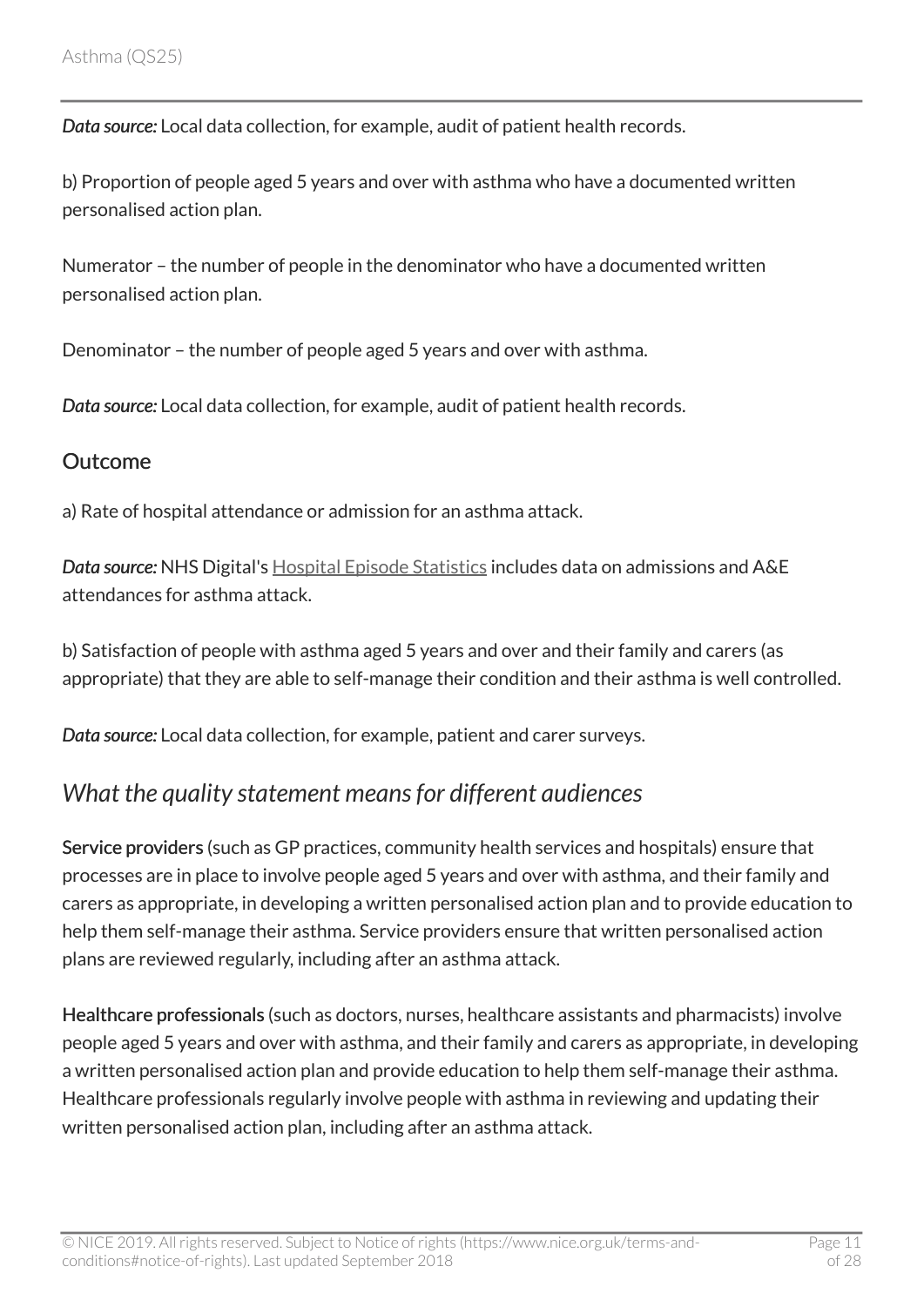Commissioners (clinical commissioning groups and NHS England) commission services that involve people aged 5 years and over with asthma, and their family and carers as appropriate, in developing and reviewing a written personalised action plan and provide education to help them self-manage their asthma. Commissioners should ensure consistency by providing a local framework and guidance to healthcare professionals on developing and reviewing written personalised action plans and providing education for people with asthma.

People aged 5 years and overwith asthma have their own asthma care plan, which helps them take their asthma medicines and know what to do if the medicines are not working (with support from their family and carers as appropriate). Their healthcare professional gives them (and their family and carers as appropriate) information about asthma, involves them in developing the plan and helps them to use it. The care plan is reviewed regularly with the person's healthcare professional and also reviewed after an asthma attack.

## <span id="page-11-0"></span>*Source guidance*

[Asthma: diagnosis, monitoring and chronic asthma management](http://www.nice.org.uk/guidance/ng80) (2017) NICE guideline NG80, recommendation 1.10.1

## <span id="page-11-1"></span>*Definitions of terms used in this quality statement*

### Written personalised action plan

A written personalised action plan (such as Asthma UK's [asthma action plan](https://www.asthma.org.uk/advice/manage-your-asthma/action-plan/)) should be tailored to the person with asthma, enabling them to recognise when symptoms are worse. The plan should set out actions to be taken if asthma control deteriorates and who to contact.

[British Thoracic Society and Scottish Intercollegiate Guidelines Network's (BTS/SIGN) guideline on [management of asthma,](http://www.sign.ac.uk/sign-153-british-guideline-on-the-management-of-asthma.html) recommendation 5.2.2, and expert opinion]

# <span id="page-11-2"></span>*Equality and diversity considerations*

Healthcare professionals should have a discussion with family or carers of children under 5 years with symptoms of asthma to agree if a written personalised action plan would be helpful.

The personalised action plan should be provided in an accessible format and tailored to meet individual needs, taking into consideration a person's capacity and their ability to care for themselves. Additional support may be needed for people with learning disabilities to ensure that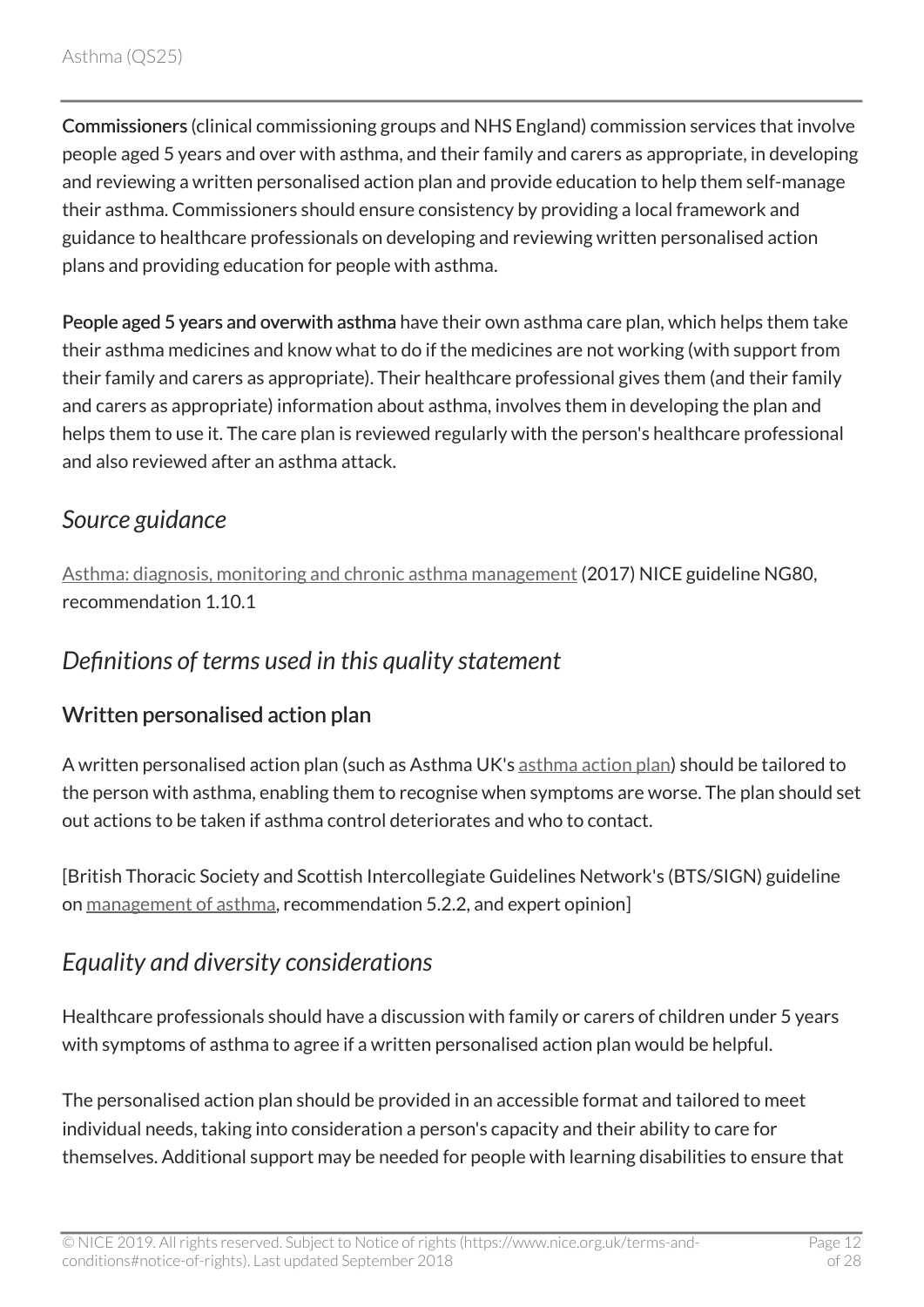they can be involved in the discussion and are able to understand how to use their plan.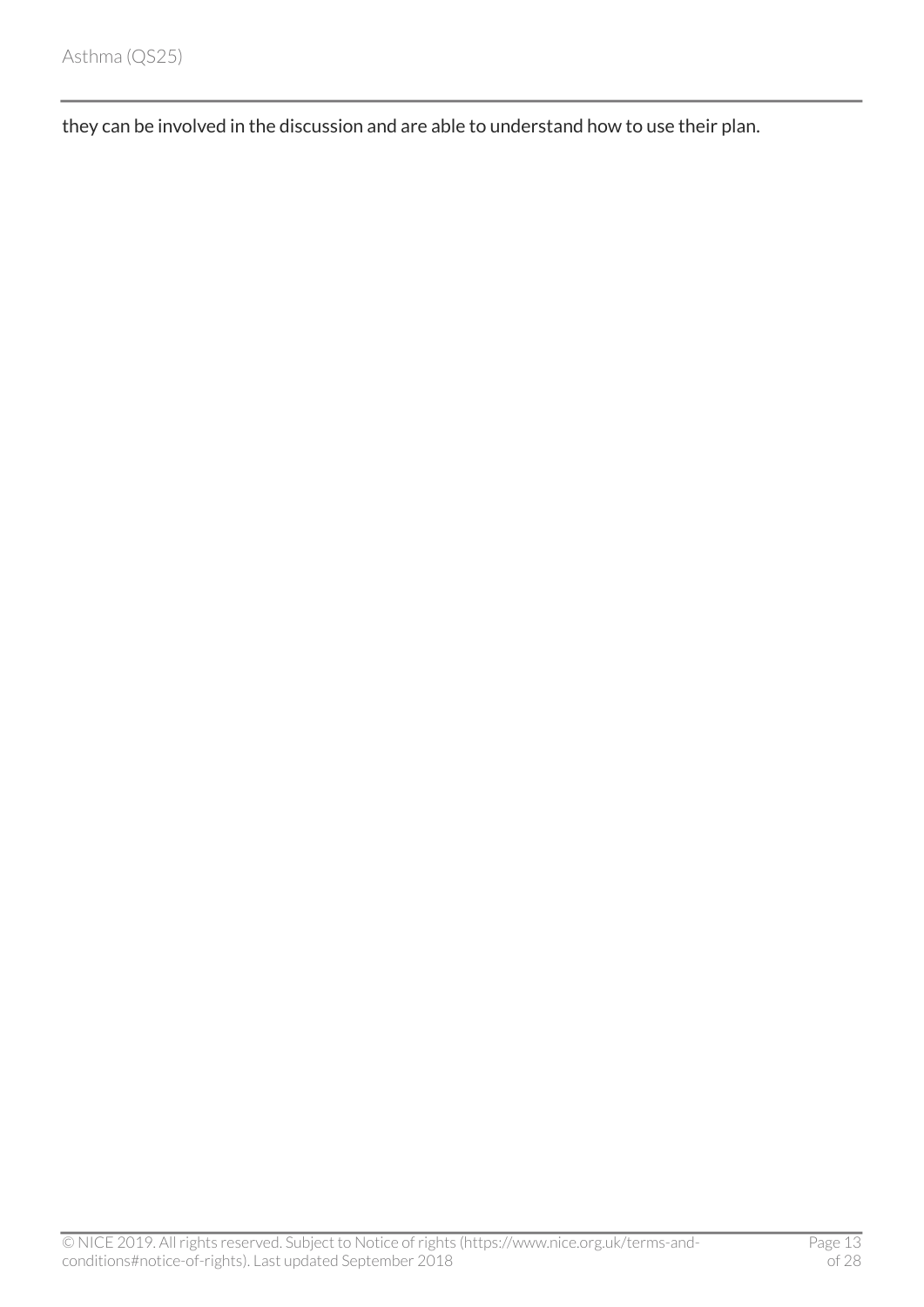# <span id="page-13-0"></span>Quality statement 3: Monitoring asthma control

### <span id="page-13-1"></span>*Quality statement*

People with asthma have their asthma control monitored at every asthma review. [2013, updated 2018]

### <span id="page-13-2"></span>*Rationale*

Monitoring of asthma control at every asthma review will identify if control is suboptimal. If suboptimal asthma control is identified, the person should have an assessment to identify possible reasons for this, including adherence and inhaler technique, before their treatment is adjusted. Support and education can be provided to improve adherence and inhaler technique. Monitoring asthma control and addressing any problems identified will improve quality of life and reduce the risk of serious asthma attacks and hospital admissions.

### <span id="page-13-3"></span>*Quality measures*

#### **Structure**

a) Evidence that tools, such as a validated questionnaire, are used locally for monitoring asthma control in adults.

*Data source:* Local data collection, for example, service specifications.

b) Evidence that spirometry or peak flow variability testing are used locally for monitoring asthma control in people aged 5 and over.

*Data source:* Local data collection, for example, service specifications.

c) Evidence of local arrangements to ensure that people with asthma have their asthma control monitored at every asthma review.

*Data source:* Local data collection, for example, service protocol.

#### Process

a) Proportion of people with asthma who had an asthma review within the past 12 months.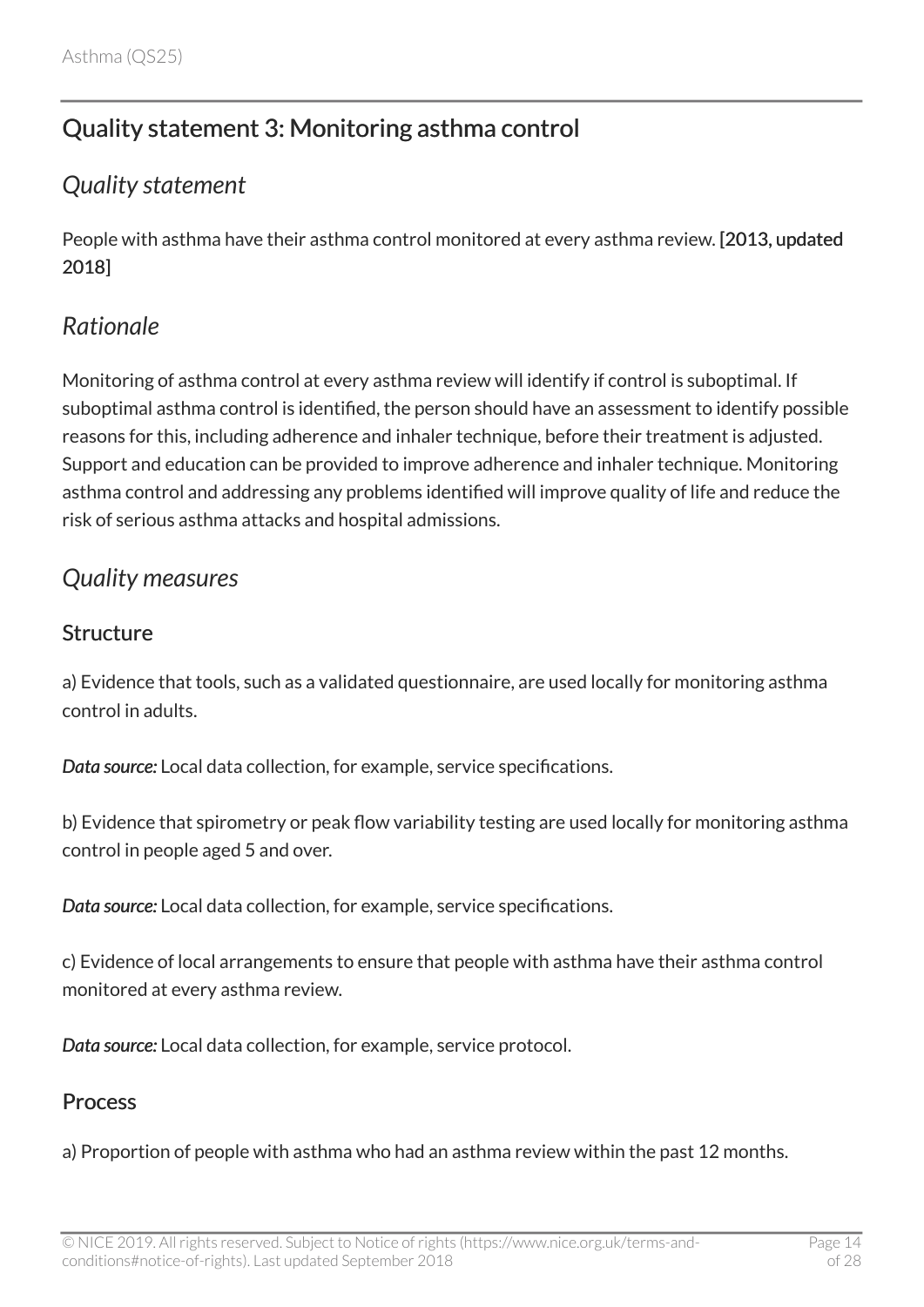Numerator – the number in the denominator who had an asthma review within the past 12 months.

Denominator – the number of people with asthma.

*Data source:* Local data collection, for example, audit of patient heath records.

b) Proportion of asthma reviews that include monitoring of asthma control.

Numerator – the number in the denominator that include monitoring of asthma control.

Denominator – the number of asthma reviews.

*Data source:* Local data collection, for example, audit of patient heath records.

#### Outcome

a) Proportion of people with asthma prescribed more than 12 short-acting beta agonist (SABA) reliever inhalers within the past 12 months.

*Data source:* Local data collection, for example, electronic prescribing data. The [community](https://www.gov.uk/government/publications/community-pharmacy-reforms) [pharmacy quality payments scheme](https://www.gov.uk/government/publications/community-pharmacy-reforms) collects data on referrals for an asthma review for people with asthma dispensed more than 6 short-acting bronchodilator inhalers without any corticosteroid inhaler within a 6-month period.

b) Rate of hospital attendance or admission for asthma attack.

*Data source:* NHS Digital's [Hospital Episode Statistics](https://digital.nhs.uk/data-and-information/data-tools-and-services/data-services/hospital-episode-statistics) includes data on admissions and A&E attendances for asthma attack.

### <span id="page-14-0"></span>*What the quality statement means for different audiences*

Service providers (such as GP practices, community health services and hospitals) ensure that processes are in place for people with asthma to have their asthma control monitored at every asthma review. Service providers ensure that if asthma control is suboptimal, processes are in place for adherence and inhaler technique to be assessed before treatment is adjusted. Service providers ensure that staff are trained to use the tools and tests needed to monitor asthma control and to assess adherence and inhaler technique.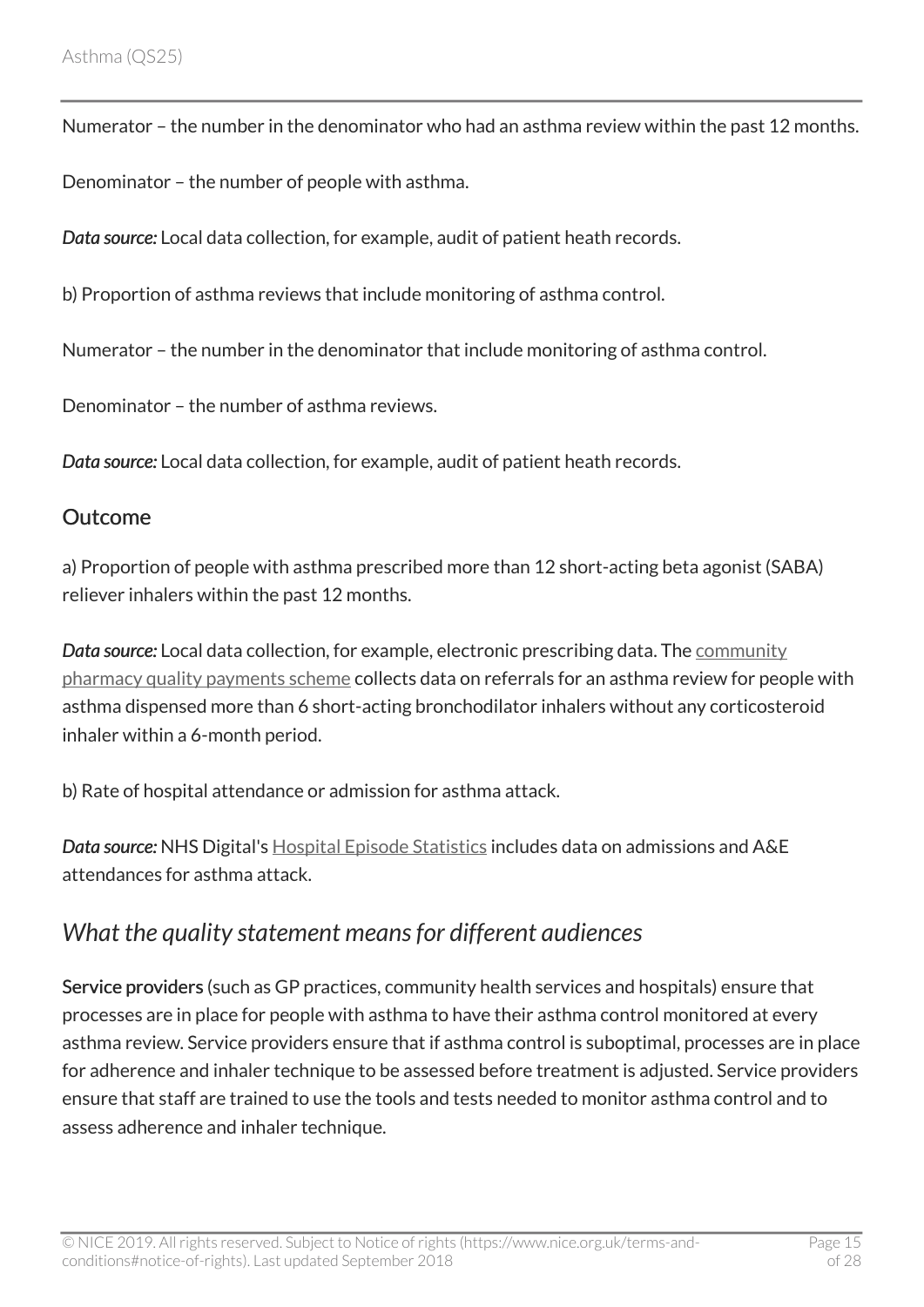Healthcare professionals (such as doctors, nurses, healthcare assistants and pharmacists) monitor asthma control at every asthma review. If control is suboptimal they assess adherence and inhaler technique before adjusting treatment.

Commissioners (clinical commissioning groups and NHS England) commission services that monitor asthma control at every asthma review. Commissioners ensure that tools, such as a validated questionnaire, and spirometry or peak flow variability testing, are available for monitoring asthma control.

People with asthma have their asthma control checked when they have a review of their asthma. If their asthma is not well controlled, they get support to make sure they are using their medicines correctly, for example, a check of how they are using their inhaler. If this doesn't help, they may have their medicines or inhaler changed to help prevent asthma attacks.

## <span id="page-15-0"></span>*Source guidance*

[Asthma: diagnosis, monitoring and chronic asthma management](http://www.nice.org.uk/guidance/ng80) (2017) NICE guideline NG80, recommendations 1.14.1 and 1.14.3

### <span id="page-15-1"></span>*Definitions of terms used in this quality statement*

#### Monitoring asthma control

Consider using a validated questionnaire, such as the Asthma Control Questionnaire or Asthma Control Test, to monitor asthma control in adults. Asthma control should be monitored in people aged 5 and over using either spirometry or peak flow variability testing.

[NICE's guideline on [asthma](http://www.nice.org.uk/guidance/ng80), recommendations 1.14.2 and 1.14.3]

#### Asthma review

Any asthma review, including review after an asthma attack and annual asthma review.

[Expert opinion]

## <span id="page-15-2"></span>*Equality and diversity considerations*

Healthcare professionals using a validated questionnaire to monitor asthma control should ensure it is provided in a suitable format to meet individual needs. People with a learning disability or low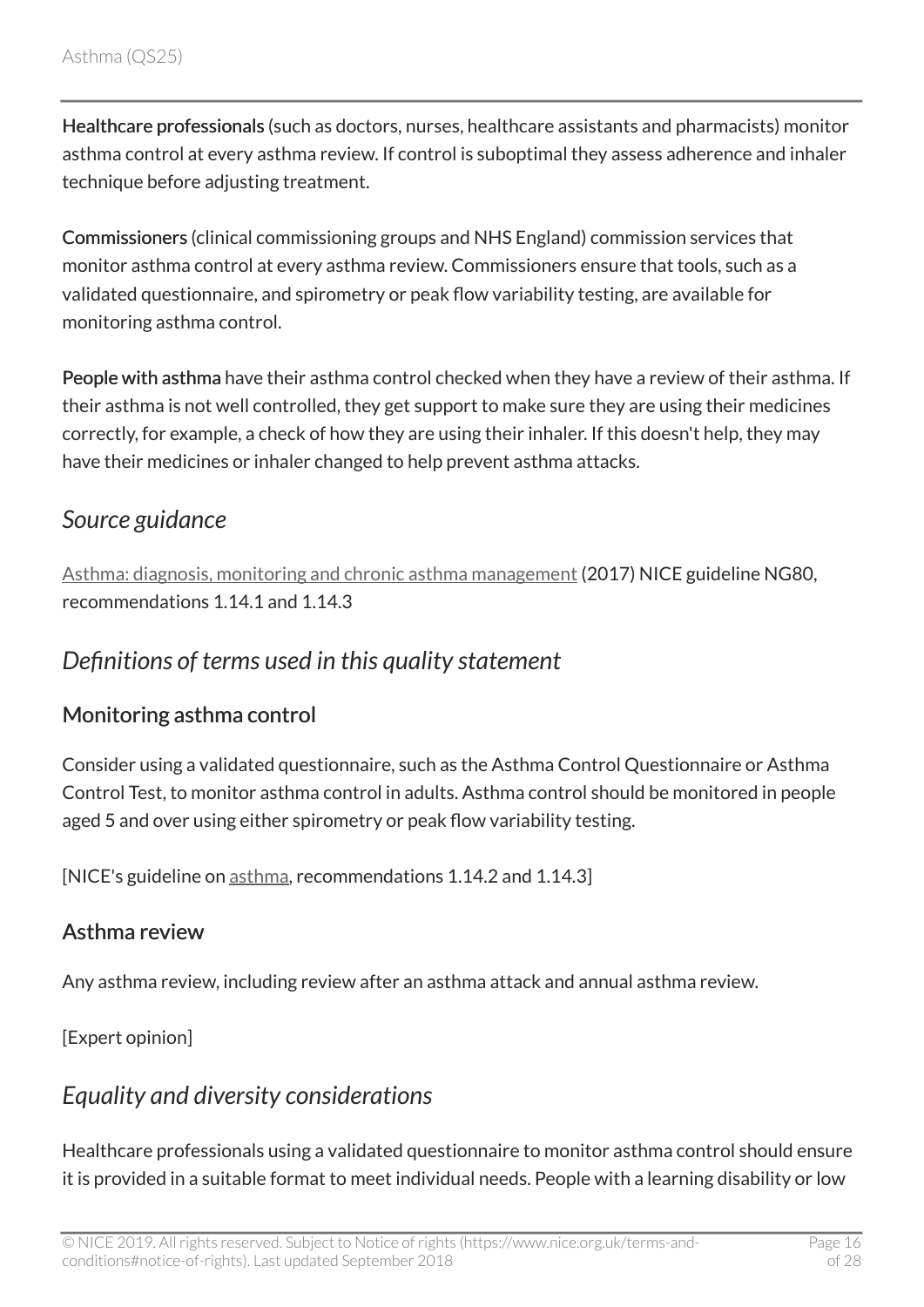literacy levels may need additional support to ensure that they understand what is being asked and can take part in the discussion.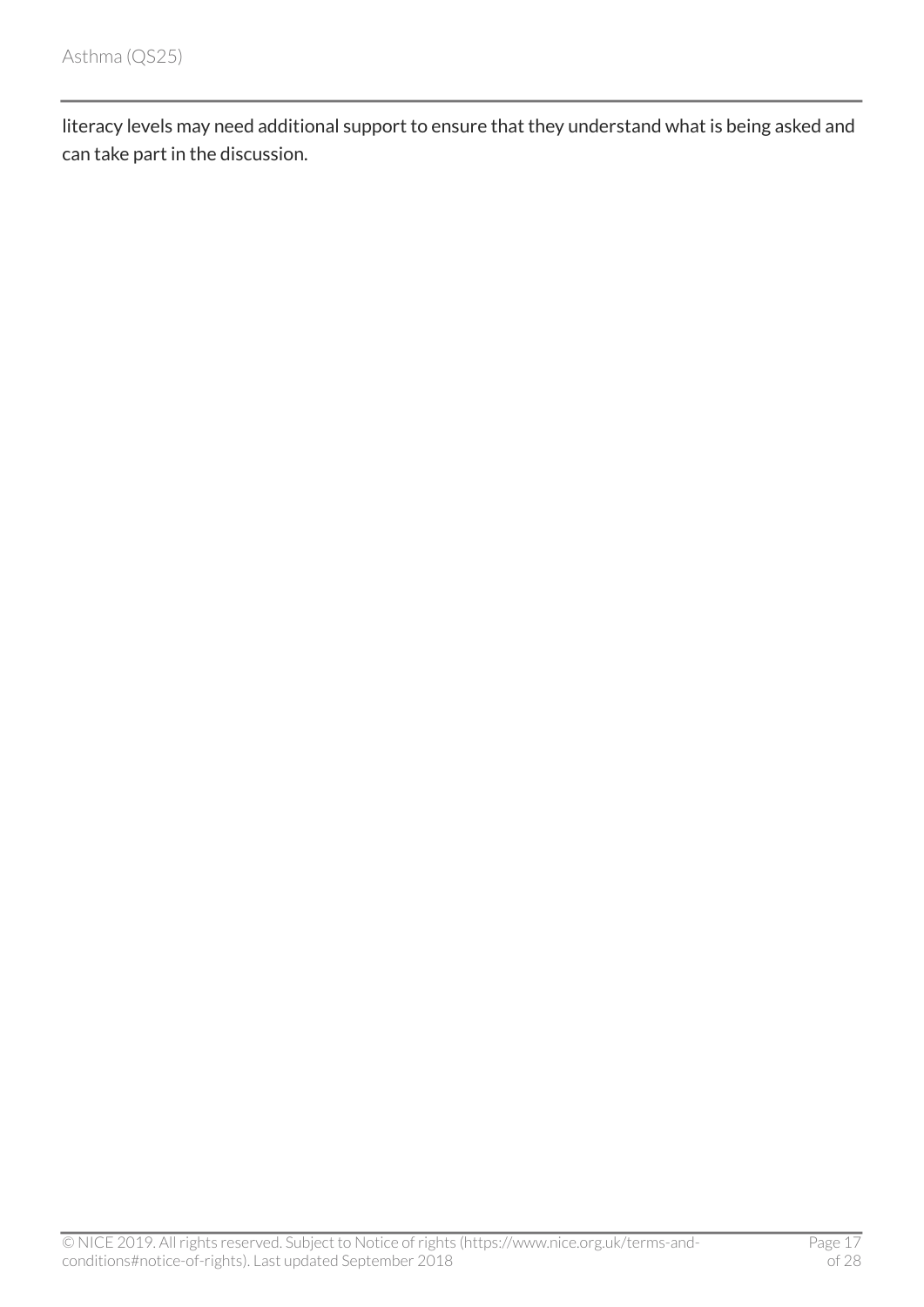# <span id="page-17-0"></span>Quality statement 4: Follow-up by general practice after emergency care

## <span id="page-17-1"></span>*Quality statement*

People who receive treatment in an emergency care setting for an asthma attack are followed up by their general practice within 2 working days of discharge. [2013, updated 2018]

### <span id="page-17-2"></span>*Rationale*

People who have recently had emergency care for an asthma attack may be at risk of another attack. Timely follow-up in general practice after discharge from emergency care allows healthcare professionals to check that the asthma is responding to treatment, to explore the possible reasons for the attack and to give support and advice about reducing the risk of further attacks.

## <span id="page-17-3"></span>*Quality measures*

#### Structure

a) Evidence of local arrangements to ensure that emergency care settings notify the person's general practice following treatment for an asthma attack.

*Data source:* Local data collection, for example, service protocols.

b) Evidence of local arrangements to ensure that general practices follow-up people treated in an emergency care setting for an asthma attack within 2 working days of discharge.

*Data source:* Local data collection, for example, service protocol.

#### Process

a) Proportion of cases of asthma attack treated in an emergency care setting notified to the person's general practice.

Numerator – the number in the denominator notified to the person's general practice.

Denominator – the number of cases asthma attack treated in an emergency care setting.

*Data source:* Local data collection, for example, audit of patient health records. Data on follow-up requests is included in the National Asthma and COPD Audit Programme (NACAP) [adult asthma](https://www.rcplondon.ac.uk/projects/national-asthma-and-copd-audit-programme-nacap-secondary-care-workstream-adult-asthma)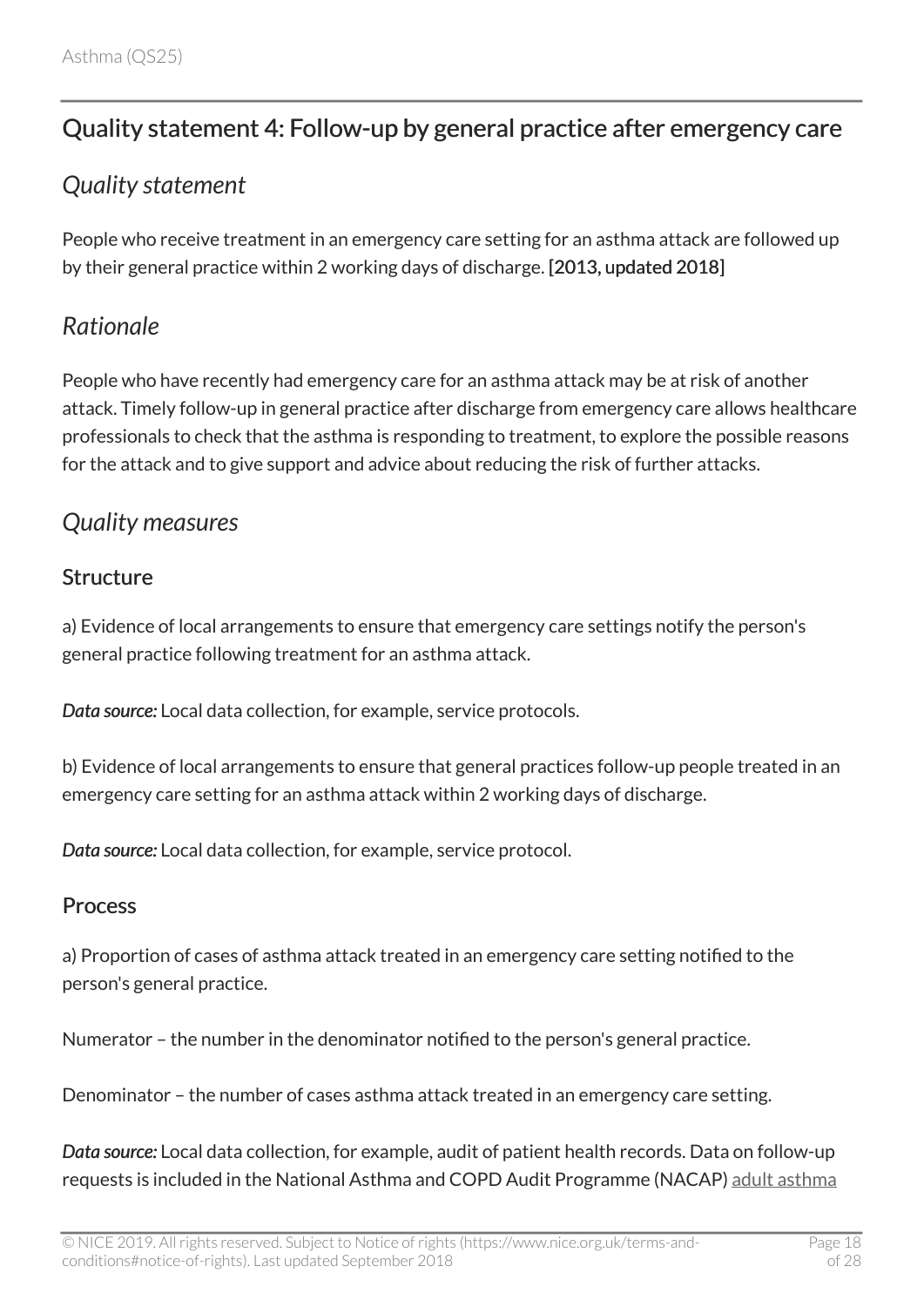[audit](https://www.rcplondon.ac.uk/projects/national-asthma-and-copd-audit-programme-nacap-secondary-care-workstream-adult-asthma) and [children and young people asthma audit](https://www.rcplondon.ac.uk/projects/national-asthma-and-copd-audit-programme-nacap-secondary-care-workstream-children-and-young) as an element of the patient's discharge.

b) Proportion of notifications of asthma attack treated in an emergency care setting followed up by a general practice within 2 working days of discharge.

Numerator – the number in the denominator that are followed up by a general practice within 2 working days of discharge.

Denominator – the number of notifications of asthma attack treated in an emergency care setting.

*Data source:* Local data collection, for example, audit of patient health records.

#### **Outcome**

a) Rate of re-attendance within 7 days of a previous attendance in emergency care for asthma.

*Data source:* Local data collection, for example, audit of patient health records. Data on A&E reattendance is included in NHS Digital's **Accident and Emergency Quality Indicators**.

b) Rate of hospital attendance or admission for asthma attack.

*Data source:* NHS Digital's [Hospital Episode Statistics](https://digital.nhs.uk/data-and-information/data-tools-and-services/data-services/hospital-episode-statistics) includes data on admissions and A&E attendances for asthma attack.

c) Mortality rate for people with asthma.

*Data source:* Local data collection, for example, audit of patient health records. National data on the under 75 mortality rate from respiratory disease is included in NHS Outcomes Framework – indicator 1.2 available from NHS Digital's [Clinical indicators](https://digital.nhs.uk/).

# <span id="page-18-0"></span>*What the quality statement means for different audiences*

Service providers (such as A&E departments, out-of-hours services, walk-in centres and general practices) ensure that processes are in place to notify the person's general practice when treatment for an asthma attack has been provided in an emergency care setting. Once notified, general practices ensure follow-up takes places within 2 working days of discharge. General practices ensure that staff who follow-up people who have had an asthma attack are trained in asthma care.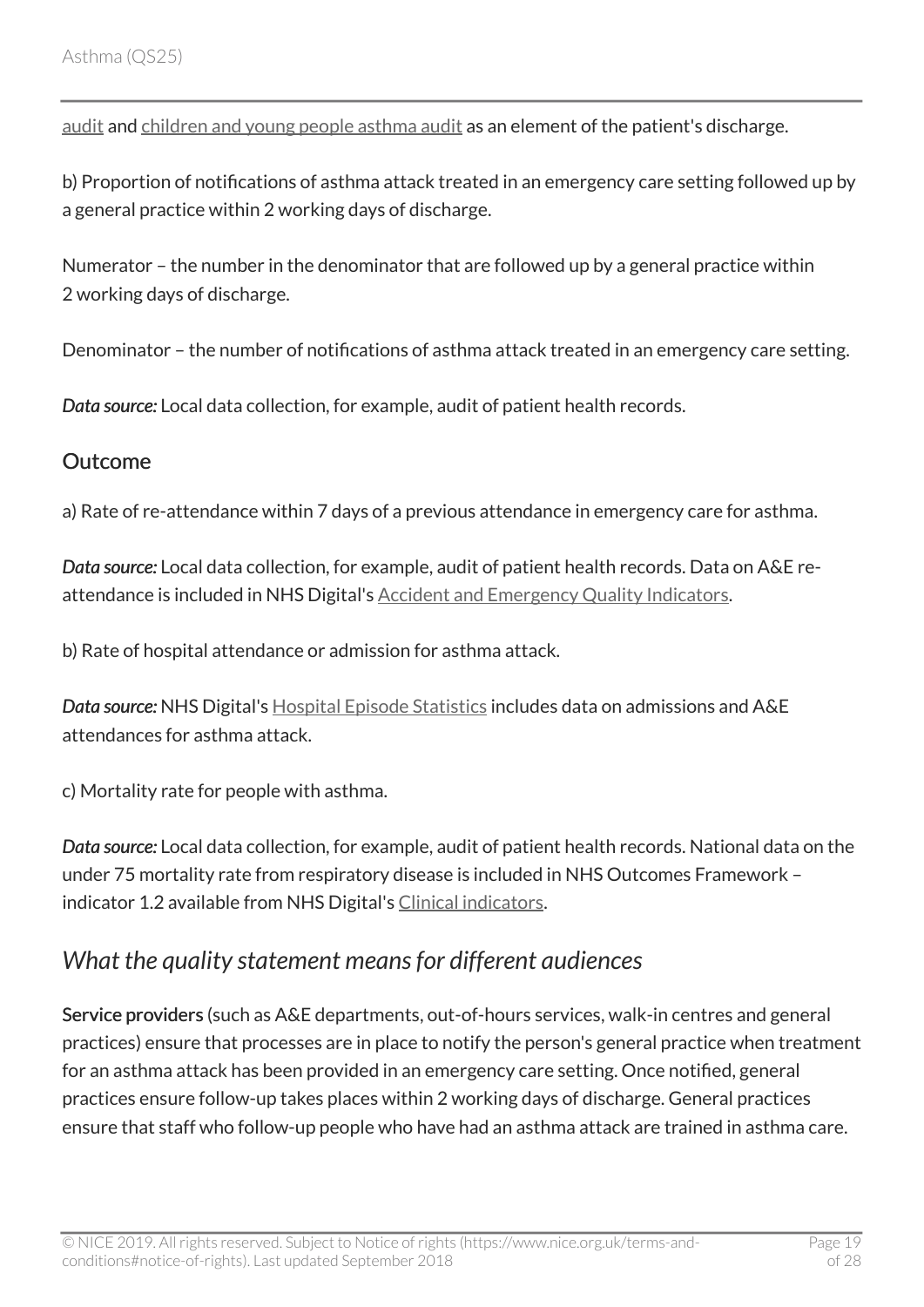Healthcare professionals (such as doctors, nurses, pharmacists and healthcare assistants) notify the person's general practice when they provide treatment in an emergency care setting for an asthma attack. Healthcare professionals in general practices ensure that follow-up takes place within 2 working days of discharge from emergency care.

Commissioners (clinical commissioning groups and NHS England) commission emergency care services that have processes in place to notify the person's general practice when treatment is provided for an asthma attack. Commissioners ensure that there is sufficient capacity for general practice to follow-up within 2 working days of discharge. Commissioners could consider introducing a local quality improvement scheme to encourage the pathway to be established.

People who have emergency treatment for an asthma attack are checked by a healthcare professional at their GP surgery within 2 working days of discharge. This is to check that their treatment is working and help them to understand why their asthma got worse and how to stop it happening again.

### <span id="page-19-0"></span>*Source guidance*

[Management of asthma](http://www.sign.ac.uk/sign-153-british-guideline-on-the-management-of-asthma.html) (2016) British Thoracic Society and Scottish Intercollegiate Guidelines Network (BTS/SIGN) clinical guideline 153, recommendations 9.6.3, 9.9.7, and annexes 3 and 6

## <span id="page-19-1"></span>*Equality and diversity considerations*

Healthcare professionals in emergency care should ensure that alternative follow-up arrangements are made for people who are not registered with a general practice, for example, because they are homeless.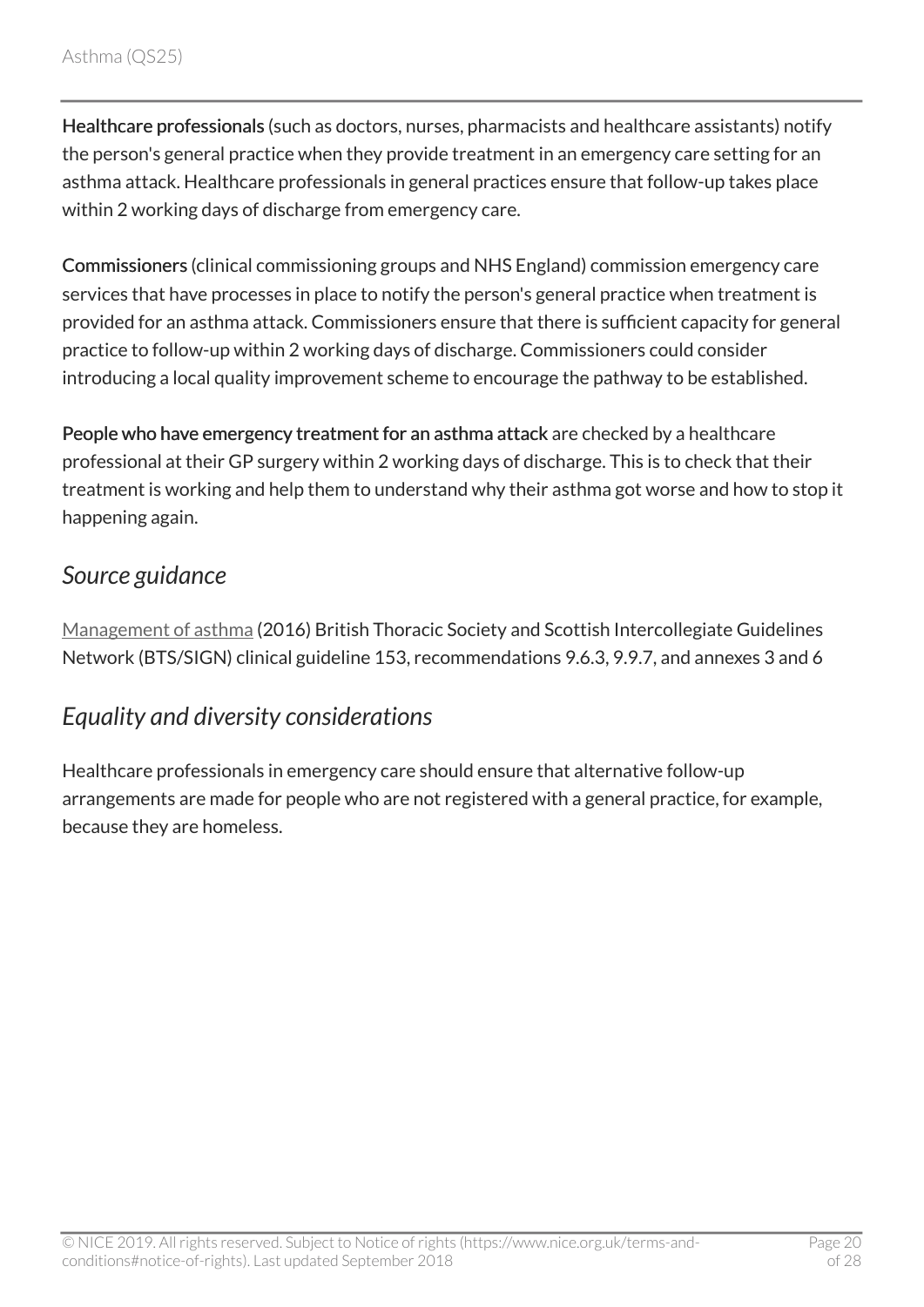# <span id="page-20-0"></span>Quality statement 5 (developmental): Suspected severe asthma

Developmental quality statements set out an emergent area of cutting-edge service delivery or technology currently found in a minority of providers and indicating outstanding performance. They will need specific, significant changes to be put in place, such as redesign of services or new equipment.

### <span id="page-20-1"></span>*Quality statement*

People with suspected severe asthma are referred to a specialist multidisciplinary severe asthma service. [2013, updated 2018]

#### <span id="page-20-2"></span>*Rationale*

People with suspected severe asthma need specialist assessment to confirm a diagnosis of severe asthma. Specialist assessment is important to revisit adherence to treatment, exclude other causes of persistent symptoms and ensure the most appropriate treatment. Specialist care can help to improve asthma control, prevent asthma attacks and reduce harmful long-term dependence on oral corticosteroids.

### <span id="page-20-3"></span>*Quality measures*

#### **Structure**

a) Evidence that specialist multidisciplinary severe asthma services are available for people with suspected severe asthma.

*Data source:* Local data collection, for example, service specifications for children and young people, and adults.

b) Evidence of local arrangements to ensure that people with suspected severe asthma are referred to a specialist multidisciplinary severe asthma service.

*Data source:* Local data collection, for example, service protocols and referral pathways.

#### Process

Proportion of people with suspected severe asthma who are referred to a specialist multidisciplinary severe asthma service.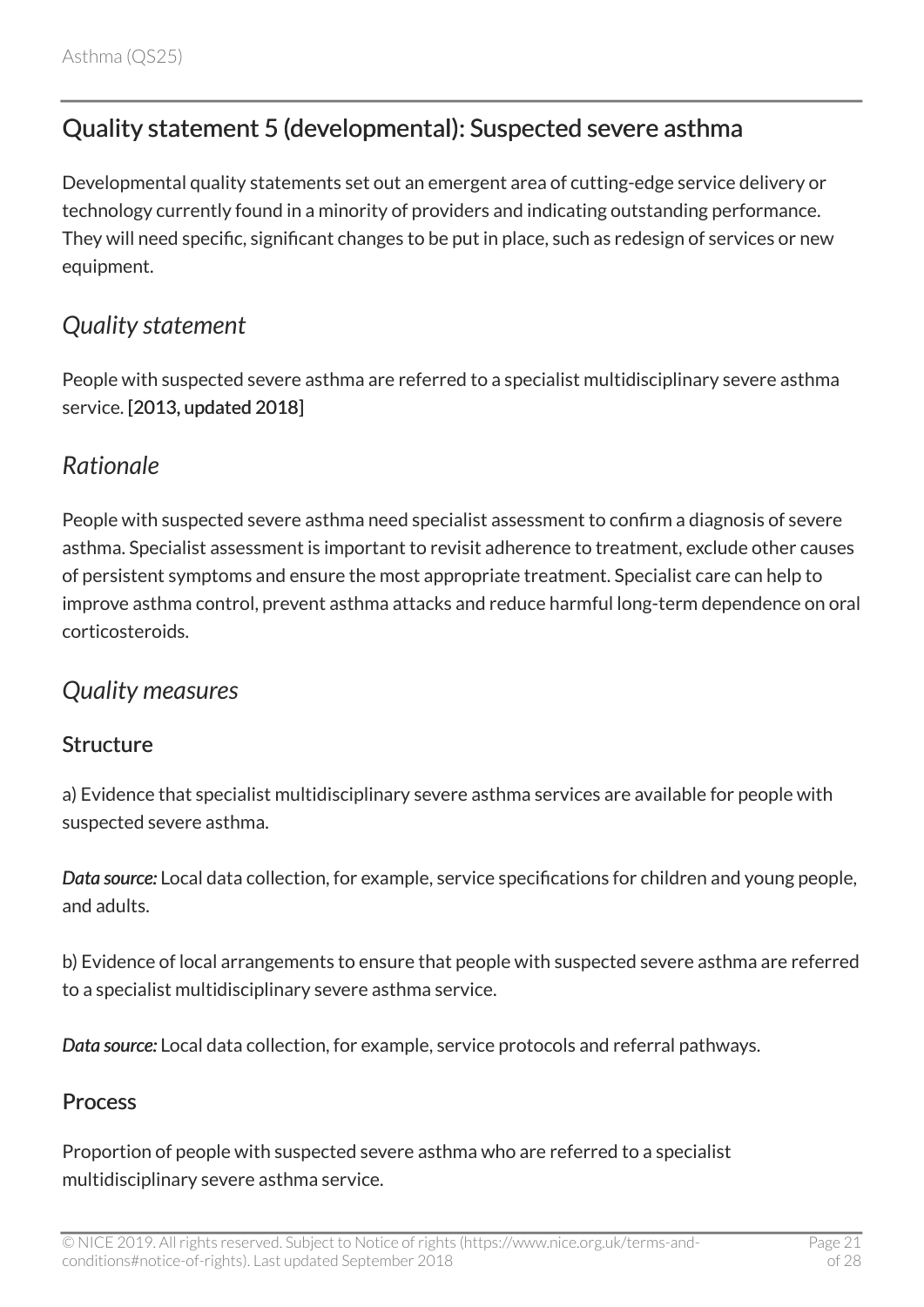Numerator – the number in the denominator who are referred to a specialist multidisciplinary severe asthma service.

Denominator – the number of people with suspected severe asthma.

*Data source:* Local data collection, for example, audit of patient health records.

#### **Outcome**

a) Rate of hospital attendance or admission for an asthma attack.

*Data source:* NHS Digital's [Hospital Episode Statistics](https://digital.nhs.uk/data-and-information/data-tools-and-services/data-services/hospital-episode-statistics) includes data on admissions and A&E attendances for asthma attack.

b) Proportion of people with asthma who have 2 or more courses of high-dose oral corticosteroids per year.

*Data source:* Local data collection, for example, electronic prescribing data.

### <span id="page-21-0"></span>*What the quality statement means for different audiences*

Service providers (such as hospitals) ensure that processes are in place to identify people with suspected severe asthma so that they can be referred to a specialist multidisciplinary severe asthma service. Service providers ensure that a diagnosis of asthma is made, and adherence and comorbidities are addressed before a referral is made.

Healthcare professionals (such as doctors and nurses) are aware of local referral pathways for severe asthma and refer people with suspected severe asthma to a specialist multidisciplinary severe asthma service. Healthcare professionals ensure that a diagnosis of asthma is made, and adherence and comorbidities are addressed before making a referral. Healthcare professionals ensure that people with suspected severe asthma know what to expect when they are referred.

Commissioners (NHS England) commission specialist multidisciplinary severe asthma services for adults and children and young people and ensure referral pathways are in place. Commissioners ensure that providers identify people with suspected severe asthma so that they can be referred. Commissioners ensure that specialist services have sufficient capacity to meet the demand for assessments for people with suspected severe asthma.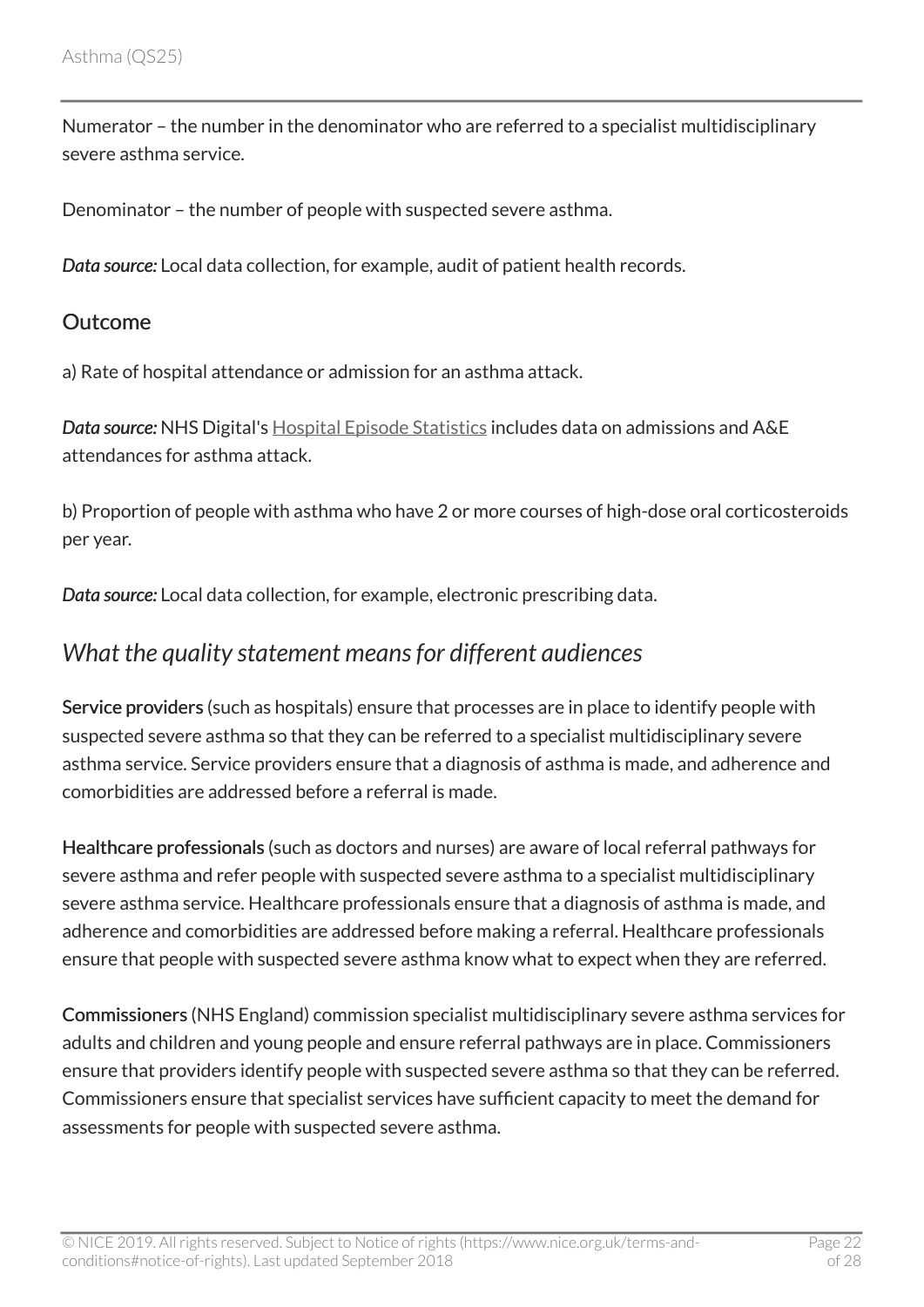People with suspected severe asthma are referred to a service that specialises in managing severe asthma so that the reasons for their asthma and their treatment can be reviewed.

### <span id="page-22-0"></span>*Source guidance*

[Management of asthma](http://www.sign.ac.uk/sign-153-british-guideline-on-the-management-of-asthma.html) (2016) British Thoracic Society and Scottish Intercollegiate Guidelines Network (BTS/SIGN) clinical guideline 153, recommendation 10.1

# <span id="page-22-1"></span>*Definitions of terms used in this quality statement*

#### Severe asthma

When a diagnosis of asthma is confirmed and comorbidities have been addressed, severe asthma is defined as asthma that needs treatment with the medicines suggested for steps 4 to 5 in the Global Initiative for Asthma (GINA) guideline (a high-dose inhaled corticosteroid [ICS] with a long-acting beta 2-agonist [LABA] or leukotriene modifier or theophylline) for the previous year or systemic corticosteroids for 6 months or more of the previous year to prevent it from becoming 'uncontrolled' (that is, controlled asthma that worsens on tapering of these high doses of ICS or systemic corticosteroids [or additional biologics]) or that remains 'uncontrolled' despite this therapy. 'Uncontrolled' is defined as at least 1 of the following:

- Poor symptom control: Asthma Control Questionnaire consistently greater than 1.5 or Asthma Control Test less than 20.
- Frequent severe exacerbations: 2 or more bursts of systemic corticosteroids in the previous year.
- Serious asthma attacks: at least 1 hospitalisation, ICU stay or mechanical ventilation in the previous year.
- Airflow limitation: after appropriate bronchodilator withhold FEV1 less than 80% predicted (in the face of reduced FEV1/FVC defined as less than the lower limit of normal).

[Global Initiative for Asthma [Global strategy for asthma management and prevention,](http://ginasthma.org/2018-gina-report-global-strategy-for-asthma-management-and-prevention/) European Respiratory Society/American Thoracic Society [International guidelines on definition, evaluation](http://erj.ersjournals.com/content/43/2/343?ijkey=6dc0eebfc2826a6764d82b61151d7cebd4d26b2f&keytype2=tf_ipsecsha) [and treatment of severe asthma](http://erj.ersjournals.com/content/43/2/343?ijkey=6dc0eebfc2826a6764d82b61151d7cebd4d26b2f&keytype2=tf_ipsecsha), and expert opinion]

#### Specialist multidisciplinary severe asthma service

A dedicated multidisciplinary service with a team experienced in the assessment and management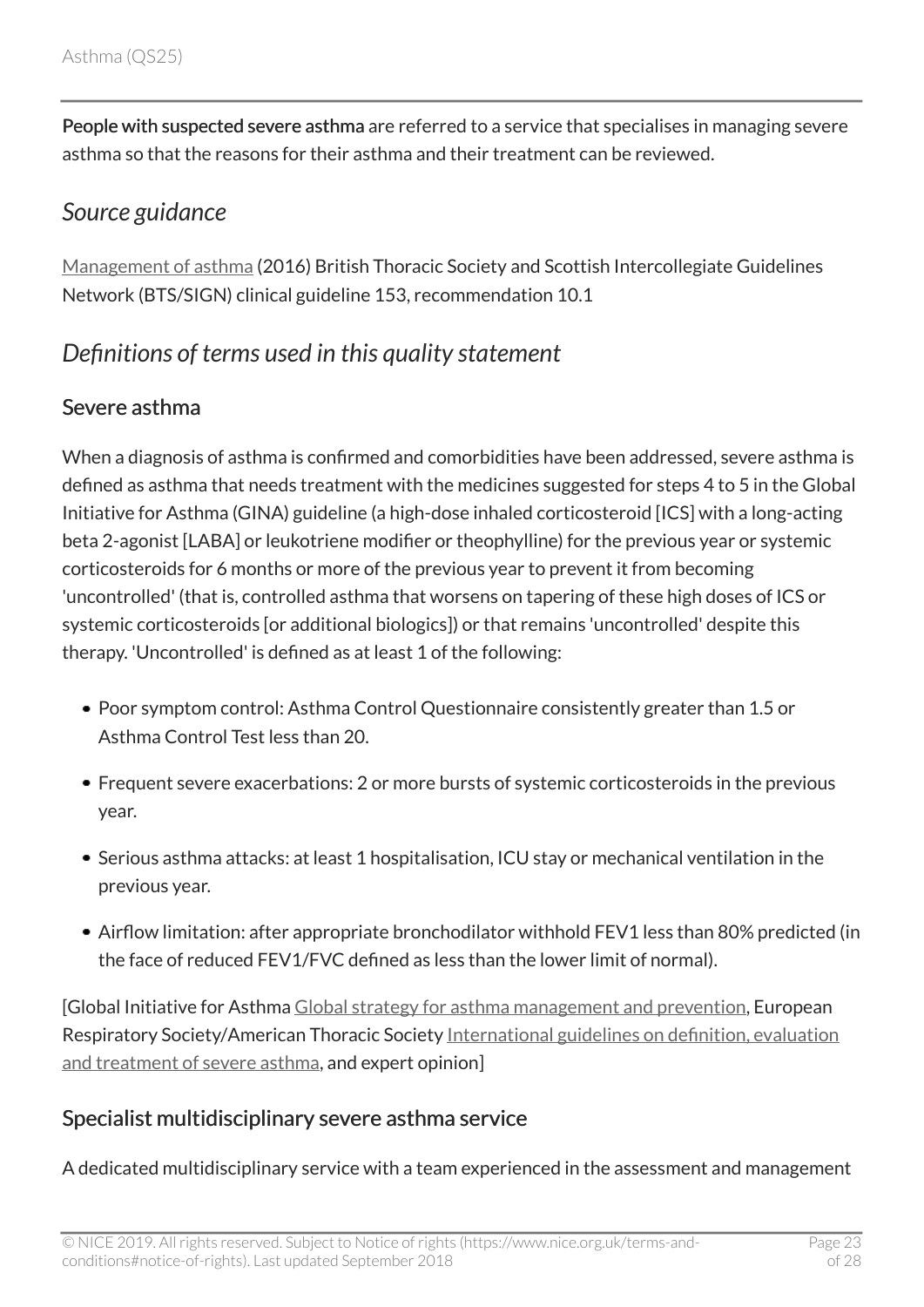of severe asthma. The service requirements for adults are set out in NHS England's [specification for](https://www.england.nhs.uk/publication/specialised-respiratory-services-adult-severe-asthma/) [specialised respiratory services \(adult\) – severe asthma.](https://www.england.nhs.uk/publication/specialised-respiratory-services-adult-severe-asthma/) The service requirements for children are set out in NHS England's [specification for paediatric medicine: respiratory](https://www.england.nhs.uk/commissioning/spec-services/npc-crg/group-e/e03/) with additional information provided in the 2016/17 Prescribed Specialised Services Commissioning for Quality and Innovation (CQUIN) scheme for [difficult to control asthma assessment in 12](https://www.england.nhs.uk/publication/wc1-difficult-to-control-asthma-assessment-in-twelve-weeks/) weeks.

# <span id="page-23-0"></span>*Equality and diversity considerations*

Healthcare professionals should ensure that people with learning disabilities are referred to a specialist service if severe asthma is a possibility but it has not been possible to assess all relevant criteria.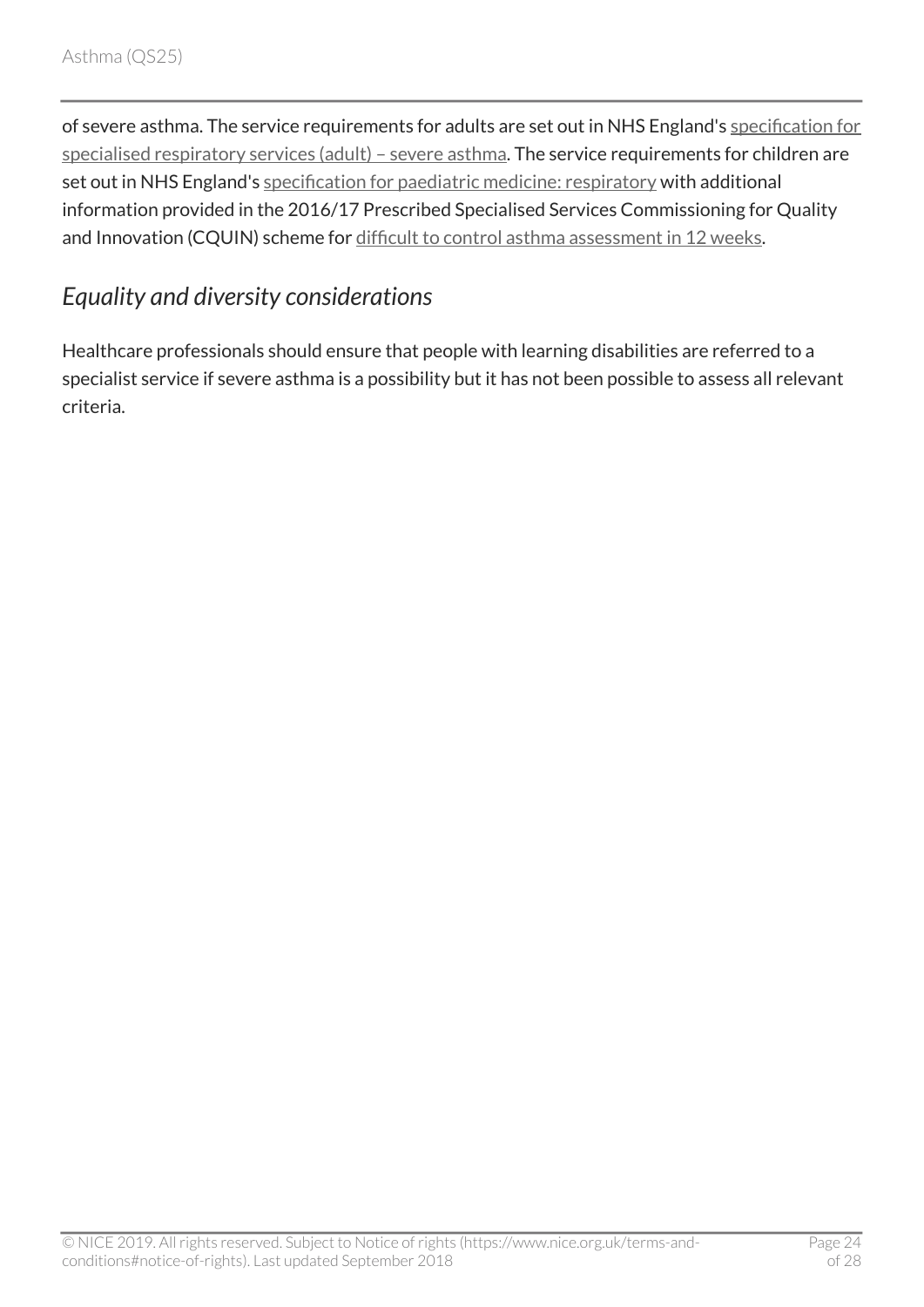# <span id="page-24-0"></span>Update information

September 2018: This quality standard was reviewed and statements prioritised in 2013 were updated.

Statements are marked as [2013, updated 2018] if the statement covers an area for quality improvement included in the 2013 quality standard and has been updated.

Statements numbered 1, 3, 6, 10 and 11 in the 2013 version have been updated. Statements from the 2013 version (numbered 2, 4, 5, 7, 8 and 9) that are no longer considered national priorities for improvement, but may still be useful at a local level, are listed in the [quality statements](#page-3-0) section.

The [2013 quality standard for asthma](http://www.nice.org.uk/guidance/QS25/documents) is available as a pdf.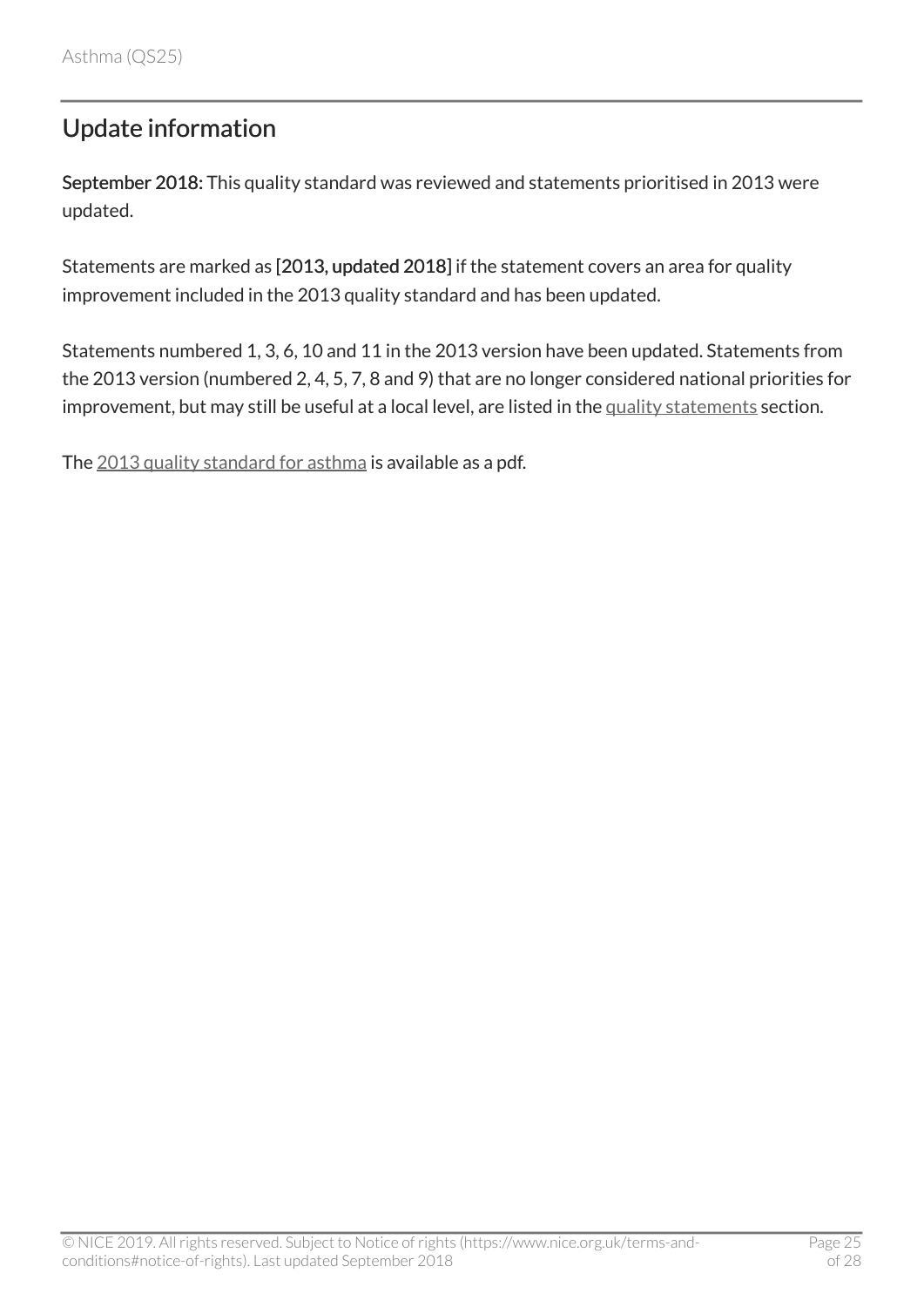# <span id="page-25-0"></span>About this quality standard

NICE quality standards describe high-priority areas for quality improvement in a defined care or service area. Each standard consists of a prioritised set of specific, concise and measurable statements. NICE quality standards draw on existing NICE or NICE-accredited guidance that provides an underpinning, comprehensive set of recommendations, and are designed to support the measurement of improvement.

Expected levels of achievement for quality measures are not specified. Quality standards are intended to drive up the quality of care, and so achievement levels of 100% should be aspired to (or 0% if the quality statement states that something should not be done). However, this may not always be appropriate in practice. Taking account of safety, shared decision-making, choice and professional judgement, desired levels of achievement should be defined locally.

Information about [how NICE quality standards are developed](https://www.nice.org.uk/standards-and-indicators/timeline-developing-quality-standards) is available from the NICE website.

See [quality standard advisory committees](http://www.nice.org.uk/Get-Involved/Meetings-in-public/Quality-Standards-Advisory-Committee) on the website for details of standing committee 3 members who advised on this quality standard. Information about the topic experts invited to join the standing members is available on the [quality standard's webpage](https://www.nice.org.uk/guidance/qs25/documents).

This quality standard has been included in the NICE Pathway on [asthma](https://pathways.nice.org.uk/pathways/asthma), which brings together everything we have said on this topic in an interactive flowchart.

NICE has produced a [quality standard service improvement template](https://www.nice.org.uk/guidance/qs25/resources) to help providers make an initial assessment of their service compared with a selection of quality statements. This tool is updated monthly to include new quality standards.

NICE produces guidance, standards and information on commissioning and providing high-quality healthcare, social care, and public health services. We have agreements to provide certain NICE services to Wales, Scotland and Northern Ireland. Decisions on how NICE guidance and other products apply in those countries are made by ministers in the Welsh government, Scottish government, and Northern Ireland Executive. NICE guidance or other products may include references to organisations or people responsible for commissioning or providing care that may be relevant only to England.

### <span id="page-25-1"></span>*Improving outcomes*

This quality standard is expected to contribute to improvements in the following outcomes: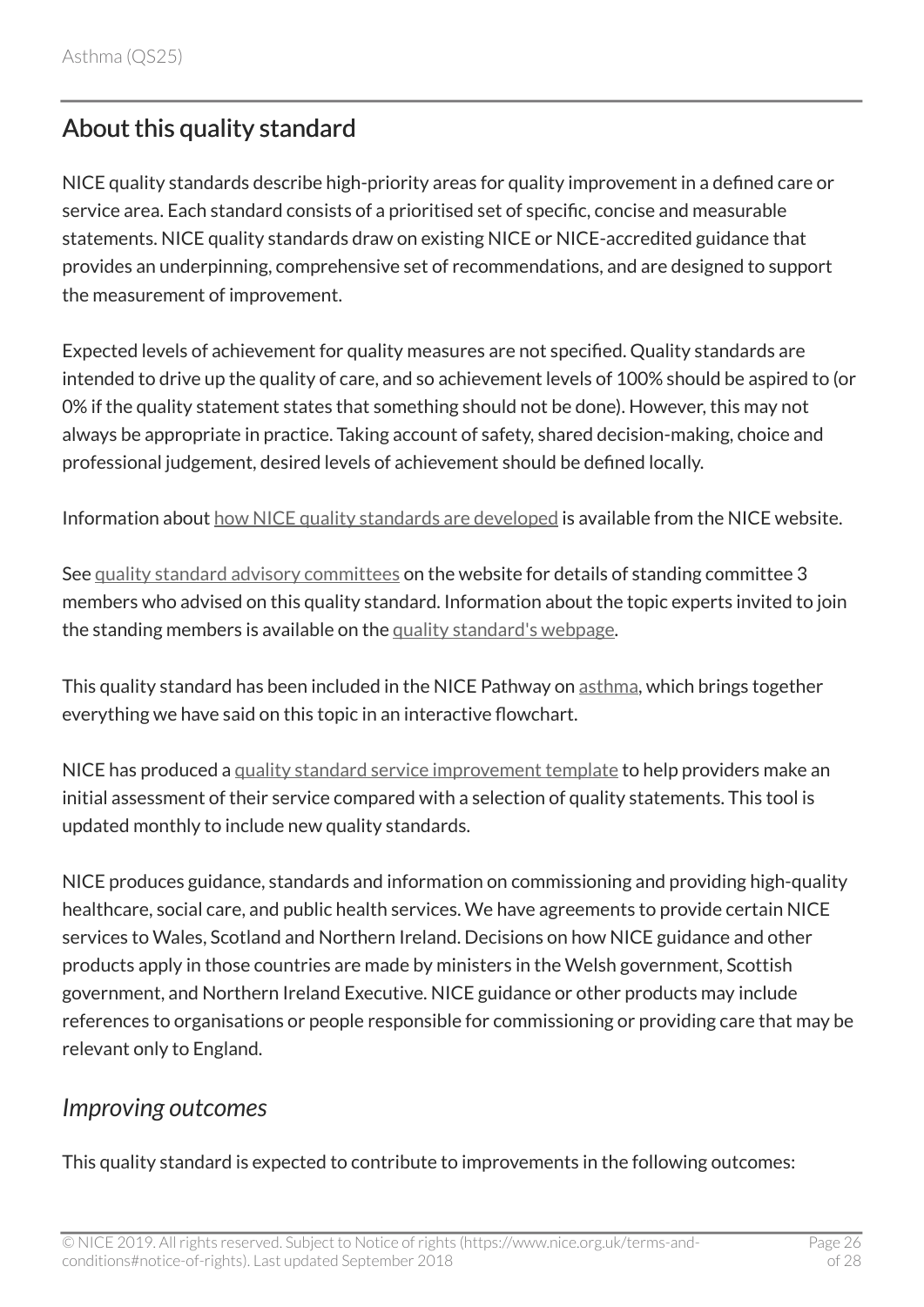- health-related quality of life
- sickness absence from work/school
- frequency of asthma attacks
- A&E attendances
- hospital admissions
- mortality.

It is also expected to support delivery of the Department of Health and Social Care outcome frameworks:

- [Adult social care outcomes framework 2016–17](https://www.gov.uk/government/publications/adult-social-care-outcomes-framework-handbook-of-definitions)
- NHS outcomes framework 2016-17
- [Public health outcomes framework for England 2016–19.](https://www.gov.uk/government/publications/public-health-outcomes-framework-2016-to-2019)

#### <span id="page-26-0"></span>*Resource impact*

NICE quality standards should be achievable by local services. The potential resource impact is considered by the quality standards advisory committee, drawing on resource impact work for the source guidance. Organisations are encouraged to use the resource impact products for the NICE guideline on asthma to help estimate local costs:

- [resource impact report](https://www.nice.org.uk/guidance/NG80/resources)
- [resource impact template: asthma diagnosis and monitoring](https://www.nice.org.uk/guidance/ng80/resources)
- [resource impact template: chronic asthma management](https://www.nice.org.uk/guidance/ng80/resources).

## <span id="page-26-1"></span>*Diversity, equality and language*

During the development of this quality standard, [equality](https://www.nice.org.uk/guidance/qs25/documents) issues were considered and equality [assessments](https://www.nice.org.uk/guidance/qs25/documents) are available. Any specific issues identified during development of the quality statements are highlighted in each statement.

Commissioners and providers should aim to achieve the quality standard in their local context, in light of their duties to have due regard to the need to eliminate unlawful discrimination, advance